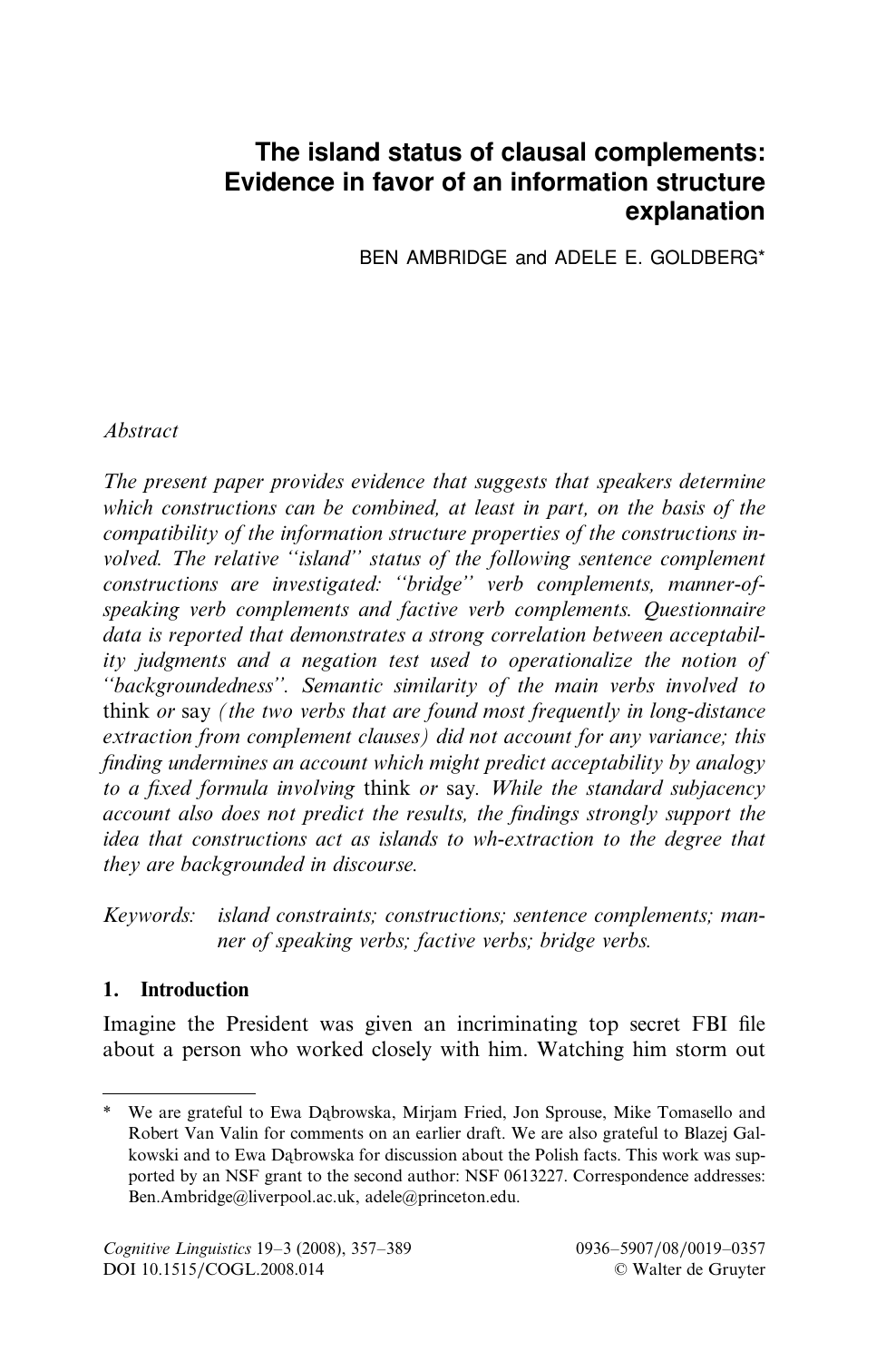of the room, the people gathered may well wonder who the report was about. And yet they could not formulate the question as follows:

## (1) \*Who did he just read the report that was about \_?

As this example illustrates, even when questions appear to be semantically appropriate, there are constraints on what can count as a question. Where do such constraints come from? The question has been at the heart of linguistic theorizing for decades. Many researchers assume that the answer must lie in a system of innate linguistic knowledge that is built on purely formal principles that are specific to language, since it is not difficult to come up with contexts in which ill-formed questions would seem to be semantically appropriate as in the example just given (e.g., Chomsky 1973; Ross 1967; Pinker and Bloom 1990).

In this paper we compare the viability of the following proposals: a) a formal ''subjacency'' account, b) an account that predicts acceptability to be determined by semantic comparison to a high-frequency formula, and c) the hypothesis that discourse properties of the constructions involved determine the relative acceptability of long-distance dependencies.

### 1.1. Filler-Gap constructions

WH-questions typically involve a constituent that appears in a position other than its canonical position. We refer to the displaced constituent as the filler (indicated by italics), and the place where the constituent would appear in a simple sentence, the gap  $(\cdot \cdot \cdot)$ . In this way, we can avoid the common terminology that the filler is ''extracted'' from the site of the gap and ''moved'' to the front of the sentence, since we do not assume that there is any actual movement (see e.g., Ambridge et al. 2006, 2008a; Sag and Fodor 1994; Van Valin 1993; for non-movement accounts of simple and complex question formation). An example of a question filler-gap construction is given in (2):

## (2) Who did she think he saw  $\frac{1}{2}$ ?

Relative clauses and topicalizations are other types of filler-gap constructions as in (3) and (4):

|     | $(3)$ I met the man <i>who</i> I think you saw | (relative clause) |
|-----|------------------------------------------------|-------------------|
| (4) | Whitefish and bagels, she served               | (topicalization)  |

Ross (1967) first observed constraints on filler-gap relations. Certain syntactic constructions are ''islands'' to such relations: in particular, they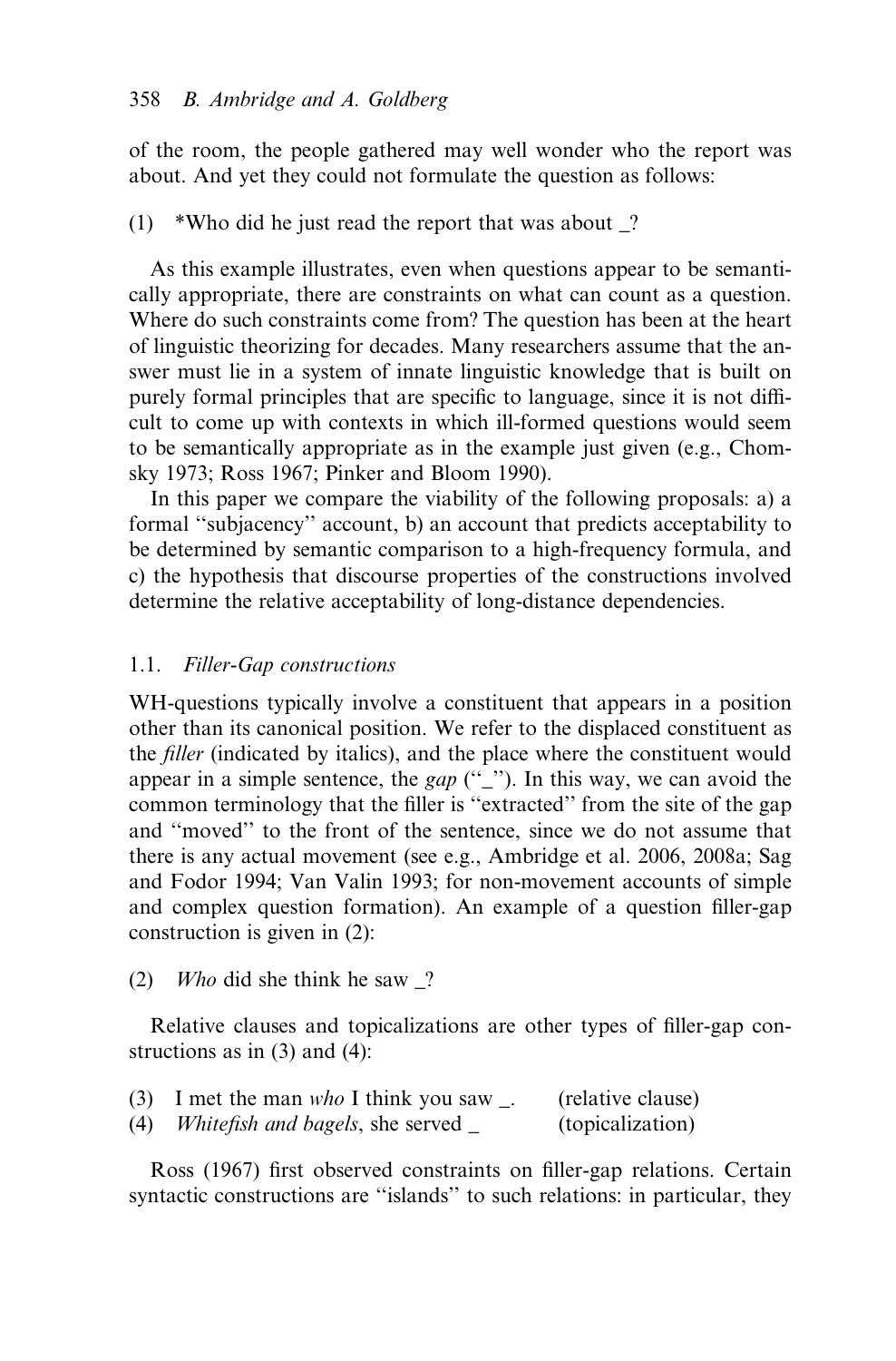may not contain the gap.<sup>1</sup> Syntactic islands include complex noun phrases, subjects, adjuncts, complements of manner-of-speaking verbs and complements of factive verbs as illustrated below.

| *Who did she see the report that was about _?<br>(cf. She saw the report that was about x)                         | Complex NPs<br>(both noun complements and relative<br>clauses) |
|--------------------------------------------------------------------------------------------------------------------|----------------------------------------------------------------|
| *Who did that she knew _ bother him?<br>(cf. That she knew x bothered him)                                         | Subjects                                                       |
| ??What did she leave the movie because they<br>were eating?<br>(cf. She left the movie because they were eating x) | Presupposed adjuncts                                           |
| ??What did she whisper that he saw?<br>(cf. She unbiased that he saw x)                                            | Complements of manner-of-speaking<br>verbs                     |
| ? What did she realize that he saw?<br>(cf. She realized that he saw x)                                            | Complements of factive verbs                                   |

Table 1. Classic examples of ''Island'' constraints

Judgments in the case of complex NPs and subject islands are more robust, and less dependent on context, than in any of the latter three instances. Exploring these subtle differences in judgments requires us to look in a more detailed way at the discourse functions of each of the constructions involved. We return to this issue of graded judgments below.

### 1.2. Subjacency

How should constraints on filler-gap constructions be accounted for? Since Chomsky (1973), the dominant view has been that constraints on filler-gap constructions arise from a ''subjacency'' constraint: namely that the gap cannot be separated from the filler by two or more ''bounding nodes", where S and NP are defined to be bounding nodes.<sup>2</sup> Subjacency is a parade example of a constraint that has been claimed to be formal and specific to language: part of ''universal grammar'' (Newmeyer

<sup>1.</sup> The ''island'' metaphor was based on the idea that the filler moved from the gap position to the front of the sentence. Islands refer to constituents from which a filler cannot move.

<sup>2.</sup> NP and S are considered bounding nodes in English. NP and S' appear to be bounding nodes in Italian (Rizzi 1982) and S, S<sup> $\prime$ </sup> and NP appear to be bounding nodes in Russian (Freidin and Quicoli 1989). That is, Italian speakers can apparently extract out of WHcomplements, while Russian speakers can only extract out of main clauses.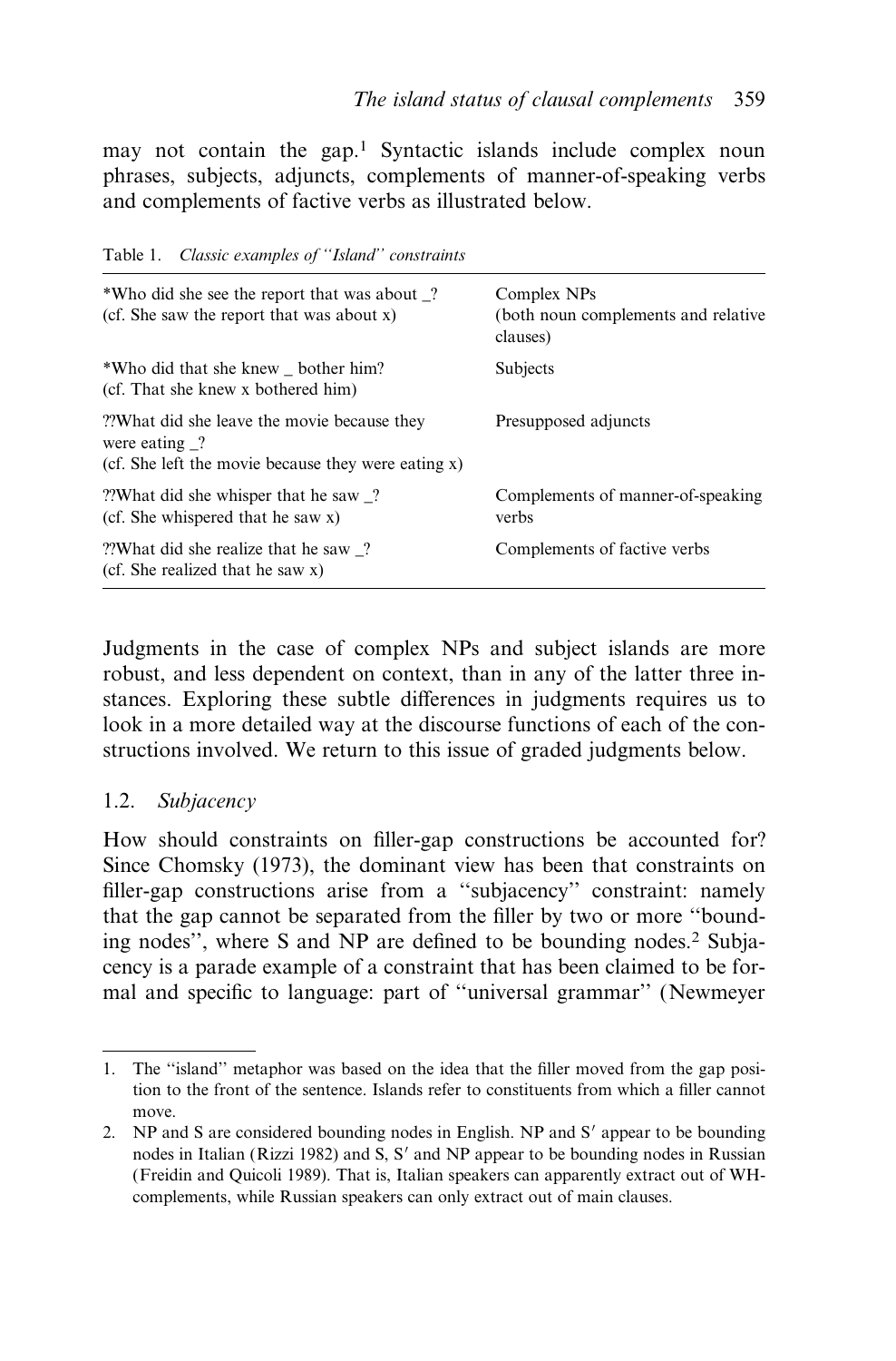1991). The subjacency account predicts that complex NPs, subjects and all adjuncts should be islands.

At the same time, the subjacency account predicts that gaps within clausal complements should be acceptable since only one bounding node (S) intervenes between the filler  $(who)$  and the gap ( $\cdot$ ). This prediction in fact holds when the main verb is a semantically light (''bridge'') verb of saying or thinking (including *think, say, believe*) (cf. 5):

(5) Who did she think that he saw \_?

However, while gaps within the complement clauses of bridge verbs are, as predicted, acceptable, the subjacency account does not explain why gaps within the complements of manner of speaking verbs or factive verbs should be less than fully acceptable, since the syntactic structures appear to be the same (Erteschik-Shir and Lappin 1979; Ross 1967).

- (6) ??Who did she mumble that he saw \_? Manner of speaking verb complement
- (7) ??Who did she realize that he saw \_? Factive verb complement

The natural solution for a syntactic account is to argue that the syntactic structures are not actually the same. In fact it has been suggested that the complements of manner of speaking verbs are adjuncts, not arguments (Baltin 1982). This idea is supported by the fact that the clausal complement is optional:

- (8) She shouted that he left.
- (9) She shouted.

Since adjuncts are predicted to be islands on the subjacency account, this move predicts that clausal complements of manner of speaking verbs should be islands. However, clausal complement clauses are restricted to appear with a fairly narrow set of verbs including verbs of saying and thinking; this restrictiveness is a hallmark of arguments, not adjuncts. Moreover, (9) does not convey the same general meaning as (8) insofar as only (8) implies that propositional content was conveyed; the change of basic meaning when omitted is another hallmark of arguments. In addition, direct object arguments can replace clausal complements (e.g., 10), and yet it would be highly unusual to treat a direct object as an adjunct:

(10) She shouted (the remark).

Finally, the possibility of treating the complement clause as an adjunct clearly does not extend to factive verbs, since their clausal complements are not generally optional (cf. 11–12).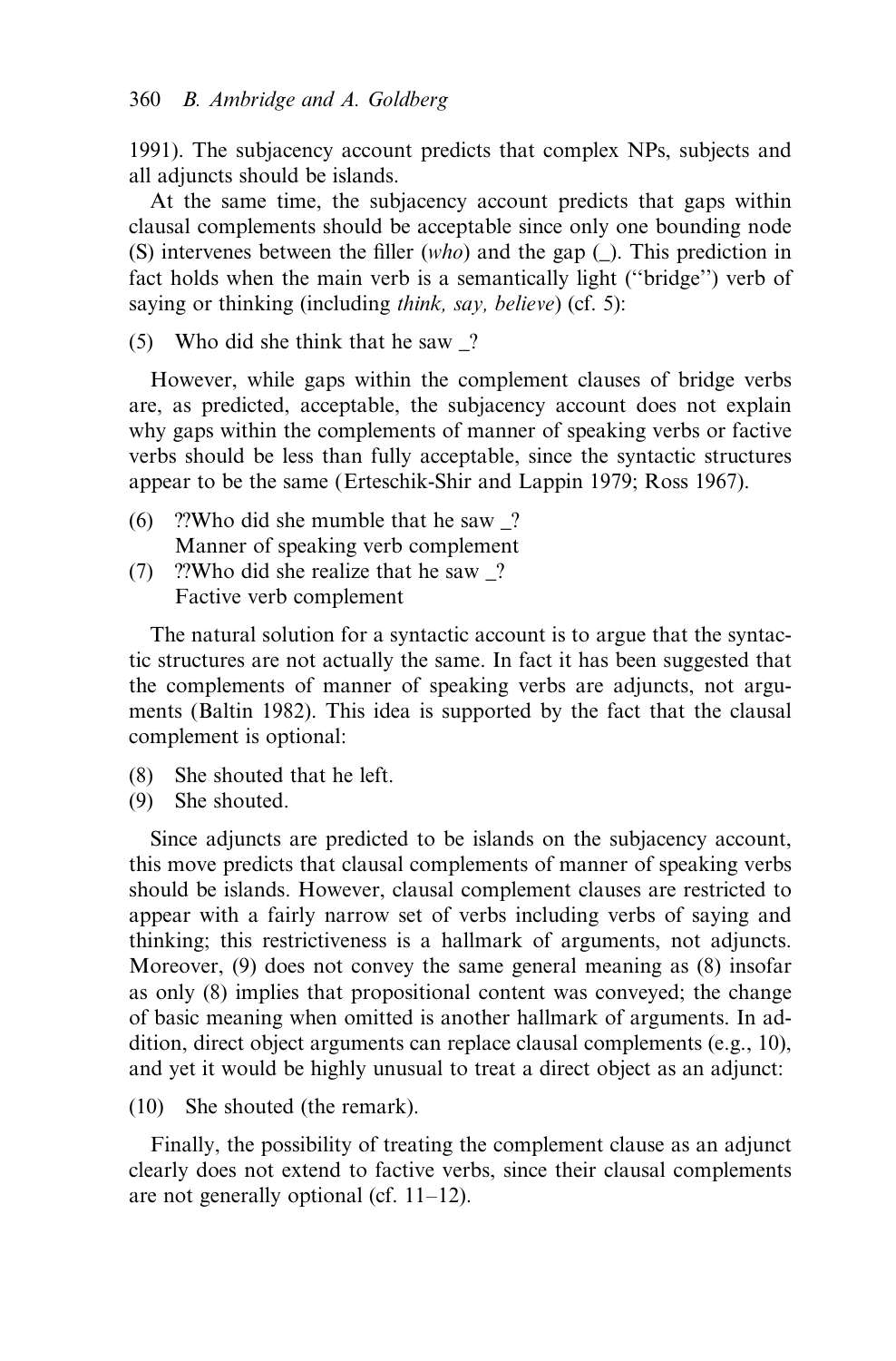- (11) She realized that he left.
- (12) ??She realized.

Kiparsky and Kiparsky (1971) suggest a different solution to account for the island status of clausal complements of factive verbs. They suggest that factive clausal complements contain a silent the fact rendering the clausal complements part of a complex NP (as in 13).

(13) She realized the fact that he left.

This analysis predicts that the complement clauses of factive verbs should be as strong islands as overt NP complements, since expressions such as (14) and (15) would be structurally identical:

- (14) \*Who did she realize the fact that he saw?
- (15) ??Who did she realize that he saw?

Intuitively, however, (14) is less acceptable than (15). Moreover, positing a silent the fact phrase to account for the ill-formedness of examples like (15) is ad hoc unless a principled reason can be provided for *not* positing a silent NP (e.g., the idea) in the case of bridge verbs which readily allow extraction.

- (16) \*Who did she believe the idea that he saw?
- (17) Who did she believe he saw?

To summarize, if, in fact, the syntax is the same and only the lexical semantics differs, subjacency does not predict variation in judgments across different verb classes. The complement clauses must be reanalyzed as either adjuncts or parts of complex NPs (to our knowledge, it has not been proposed that they could be subjects, but that would be the other option), but each of these possibilities raises issues that would need to be addressed for the proposed alternative analyses to be convincing.

#### 1.3. A possible direct-analogy account

Other researchers have emphasized that long-distance filler-gap constructions are exceedingly rare in spoken corpora. Dabrowska (2004) and Verhagen (2006) both observe that the only long-distance filler-gap expression to occur with any regularity at all are specific formulas with the verb think or say (WH DO you think/say S)?

Dabrowska notes that of a total of 49 long-distance filler-gap constructions produced by five children in CHILDES corpora, all but two were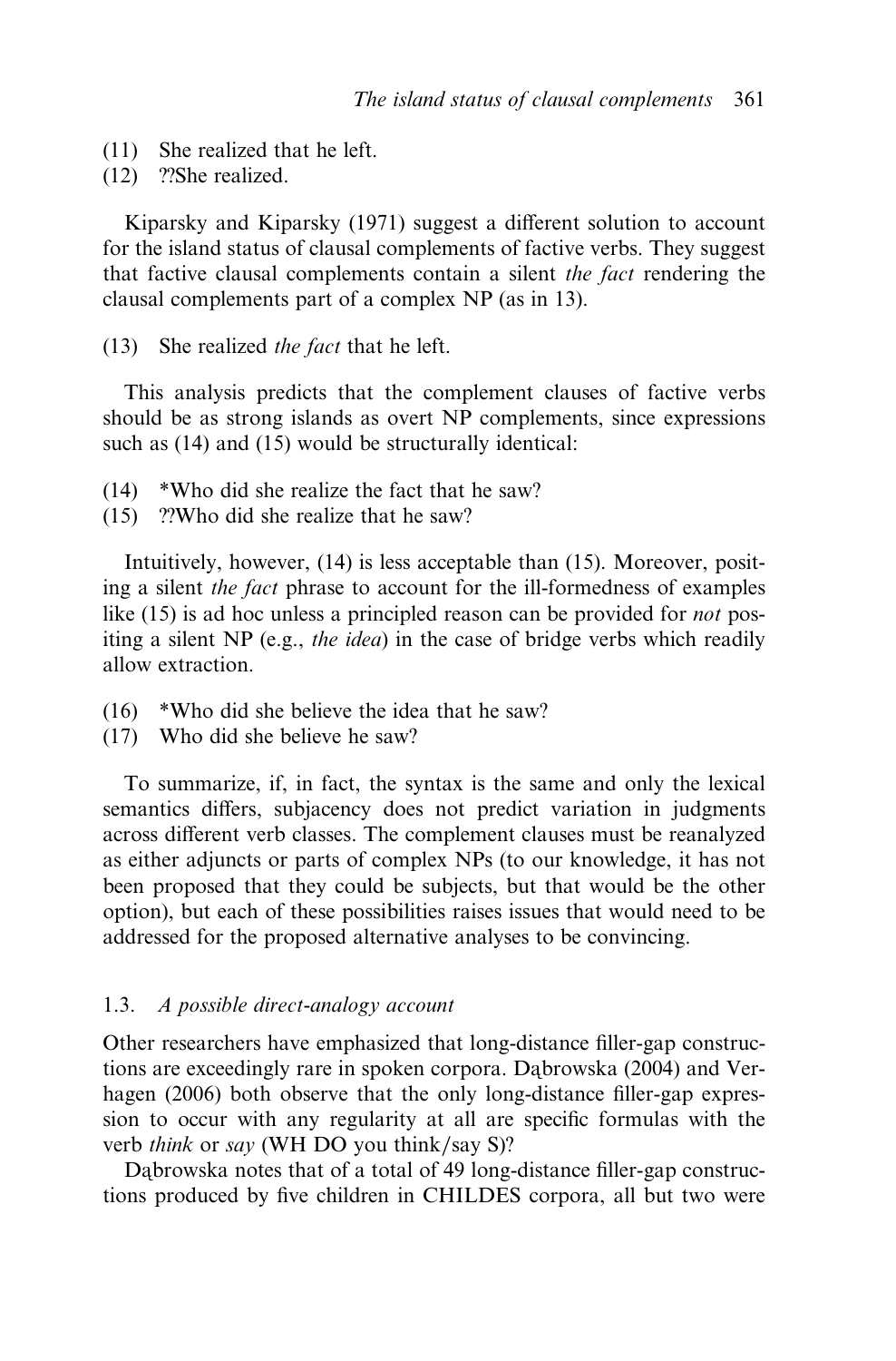instances of these formulas. Dabrowska notes further that 96 percent of adult's long-distance filler-gap constructions in the Manchester corpus also involve the main verb think or say (2004: 197).

Verhagen (2006) likewise observes that in both English and Dutch corpora, questions out of main verb complements are almost uniformly instances of the formula, WH do you think S? or, in the case of Dutch, WH denk-pron<sub>2nd</sub> dat?. In a search of the English Brown corpus of written texts, Verhagen finds that 10 out of 11 examples of long-distance fillergap constructions involved the verb think; in a search of a Dutch newspaper 34 out of 43 long-distance filler-gap constructions likewise involved the verb denken ('think').

Dabrowska (2004, this issue) reports sentence judgment studies in which she compared judgments on instances of the  $WH$  do you think/say S? formula with variations of the formula. Her study demonstrates that questions of the form WH do you think S? are judged to be more grammatical than questions that instead involve auxiliaries *(will or would)* or a different verb (suspect, claim, swear, believe) or that include an overt complementizer that.<sup>3</sup> See also Poulsen (2006) for similar findings for the verb denken ('think') in Dutch. One might quibble with certain aspects of Dabrowska's study; for example, half of the questions used as stimuli involved the verbs think or say, and it is possible that the repetition led subjects to give those instances higher ratings due to a general fluency effect (see e.g., Jacoby et al. 1989). In addition, we know that strings that contain more frequent words tend to be judged as more acceptable, all other things being equal (Ambridge et al. 2008b; Featherston 2005; Keller 2000; Kempen and Harbusch 2003, 2004; Schuetze 1996); yet the high frequency do was compared with the low frequency would, and the high frequency think was compared with lower frequency verbs. Nonetheless, simply given the high frequency of WH do you think S? and WH do you say S? it seems reasonable to accept that these templates may be stored, as Dabrowska, Verhagen and Poulsen suggest.

Both Dabrowska (this issue) and Verhagen (2006) go further, however, and argue that other instances of long distance dependency questions are judged by analogy to a fixed high-frequency formula, WH do you think S?. Verhagen (2006), for example, suggests that ''Instances that do not conform to [the formulaic question], can be seen as analogical extensions from this prototype.... invented sentences exhibiting ''long distance WHmovement'' will be worse, the more they deviate from the prototype''.

<sup>3.</sup> Dabrowska (this issue) finds no significant effect for changing the second person subject, you, to a proper name, and the auxiliary must agree with the subject, so the stored formulas may be the more general WH DO NP think S? and WH DO NP say S?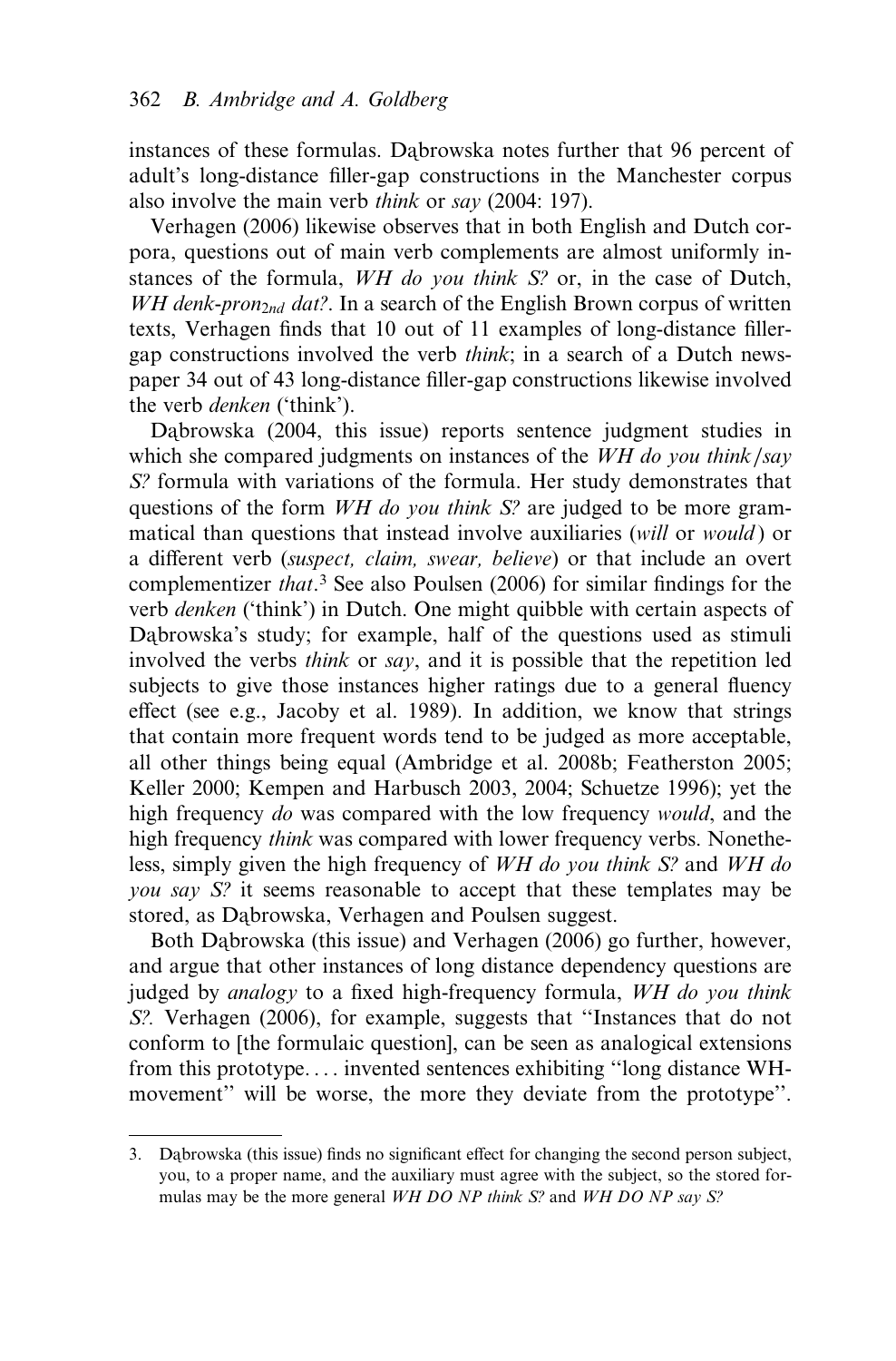Dabrowska (this issue) likewise suggests that in order to produce questions such as What does she hope she'll get?, i.e., questions that do not fit the stored  $WH$  do you think S? template, speakers must adapt the template, substituting she for you, hope for think, and does for do. Bybee (2007) interprets usage-based theories to claim that grammatica $lity =$  familiarity, with general semantic or pragmatic constraints playing little role. She states, ''Under the usage-based notion that lack of grammaticality is lack of familiarity, the oddness of these sentences [island violations] can be said to be in part due to the fact that one rarely hears such combinations of structures'' (2007: 695).

If this view were extended to all constructions and combinations of constructions, it might be suggested that all of our knowledge of grammar is essentially item-based. What appear to be generalizations or novel combinations of constructions, would on this view simply be one-shot analogies on memorized formulaic expressions.

Few researchers have actually defended a purely exemplar based model of linguistic knowledge, as usage-based models are not normally interpreted in this way. In particular, usage-based models espoused by Langacker (1988), Tomasello (2003) and Goldberg (2006) emphasize that speakers form generalizations over instances as they record specific instance-based knowledge (see also Murphy 2002 for a similar view of non-linguistic categorization). Dabrowska (2004: this issue) and Verhagen (2006) in fact, likewise take a moderate position, allowing that generalizations are often formed for constructions that are exemplified by a wide variety of examples in the input. Dabrowska has argued, for example in the case of other constructions, that ''early usage is highly stereotypical and . . . development proceeds from invariant formulas through increasingly general formulaic frames to abstract templates'' (2004: 200, emphasis added). Verhagen (2006) also notes that higher type frequency of examples will lead to more abstract representations (see also Bybee 1985, 1995).

Still the question of whether we generalize beyond the exemplars is highly relevant to the present case in which the vast majority of attested examples instantiate only one or two relatively concrete types. We may grant that these types, namely the formulas WH do you think S? and WH do you say S? are likely to be stored, given their high frequency and the judgment data collected by Dabrowska (this issue). The question raised by Dabrowska, Verhagen and Poulson's work is: is this all speakers have? Or, instead, is there evidence for a more abstract generalization about the function of long distance dependency constructions that enables us to combine the clausal complement and question constructions on the fly?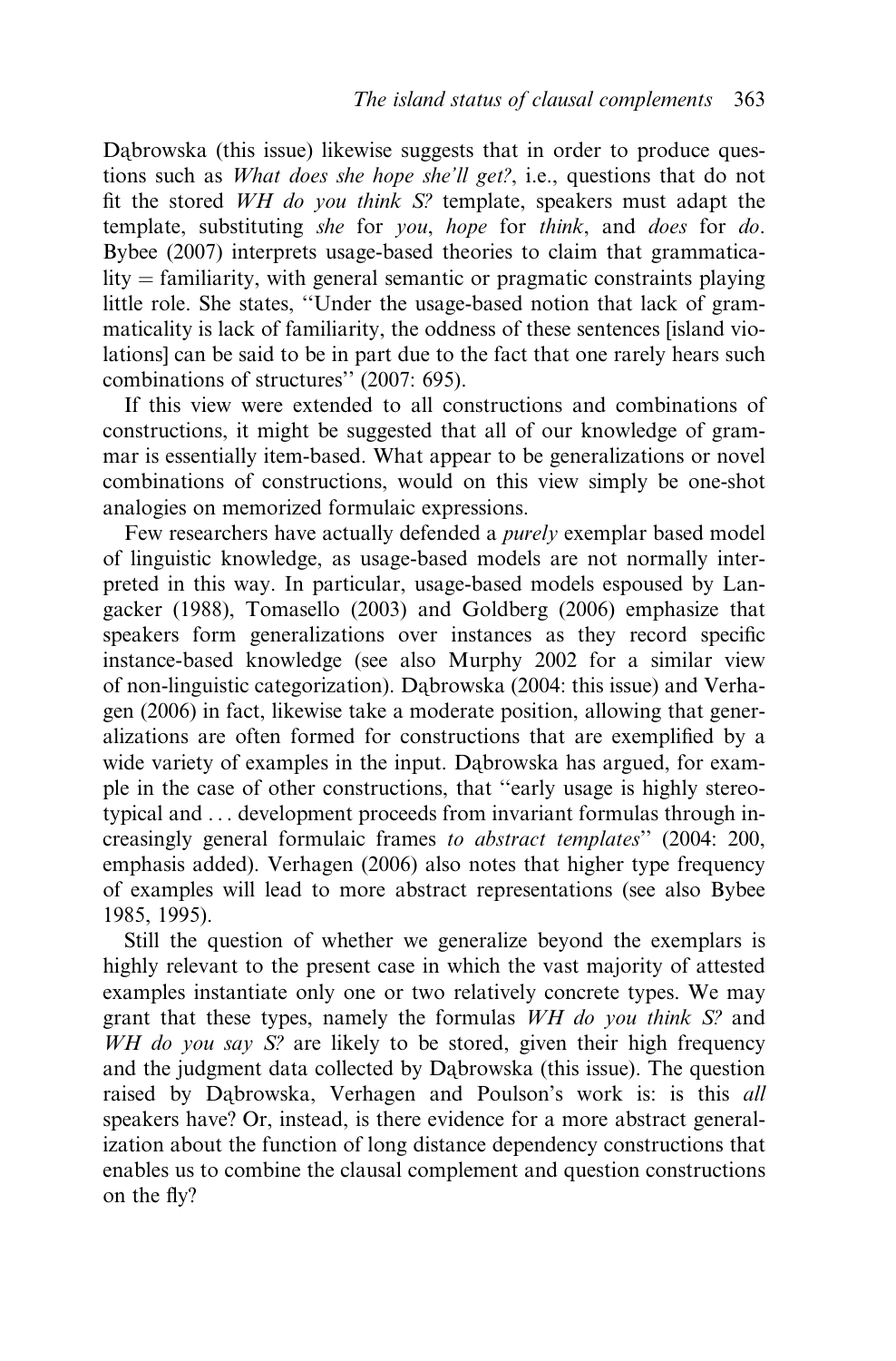### 1.4. Backgrounded Constructions are Islands (BCI) account

Several researchers have argued that the constraints on filler-gap constructions are best accounted for in terms of certain discourse properties of the constructions involved. A fundamental insight of this perspective is the observation that the gap generally must fall within the potential focus domain of the sentence (Erteschik-Shir 1979; Erteschik-Shir 1998; Takami 1989; Deane 1991; Van Valin 1993, 1995; Van Valin and LaPolla 1997).<sup>4</sup> That is, the constituent in which the gap exists (i.e., the constituent containing the canonical position for the filler) must be within the part of the utterance that is asserted; it cannot be presupposed or otherwise ''backgrounded''. Presuppositions of a sentence are revealed by a classic negation test: presuppositions are implied by both the positive and negative form of a sentence. In accordance with this observation, notice that all of the constructions in Table 1, with the exception of manner of speaking verb complements, convey presupposed information. This is indicated in Table 2: i.e., the negation of the sentences in Table 1, just like their positive counterparts, imply the propositional content expressed by the island. Thus these island constructions do not express the assertion of a sentence: they are not part of the focus domain.<sup>5</sup>

| Complex NPs<br>1. She didn't see the report that was about him. | $\longrightarrow$ | The report was about him. |
|-----------------------------------------------------------------|-------------------|---------------------------|
| Sentential subjects<br>2. That she knew it didn't bother him.   | $\rightarrow$     | She knew it               |
| 3. She didn't leave the movie after they ate it                 | $\longrightarrow$ | They ate it.              |
| 4. She didn't realize that he saw the roses.                    | $\rightarrow$     | He saw the roses.         |

Table 2. Islands involve non-assserted (here presupposed) information

<sup>4.</sup> Van Valin's (1995) account suggests that the potential focus domain is defined structurally: that all direct daughters of direct daughters of the illocutionary force operator are within the potential focus domain. This account, like the subjacency account above, requires an appeal to other factors to explain the fact that the complements of manner of speaking and factive verbs are not fully acceptable since they are within his structurally defined potential focus domain (being direct daughters of direct daughters of the illocutionary force operator). A Gricean explanation has been offered for manner of speaking verbs (Van Valin 1997), but complements of factive verbs are predicted to be acceptable. In its favor, the ''direct-daughters'' proposal is aimed at predicting which constructions are non-backgrounded so that each construction need not be investigated on a case-bycase basis.

<sup>5.</sup> In interpreting sentential negation, care must be taken not to place focal stress on any constituent. Contrastive or metalinguistic negation can negate content expressed within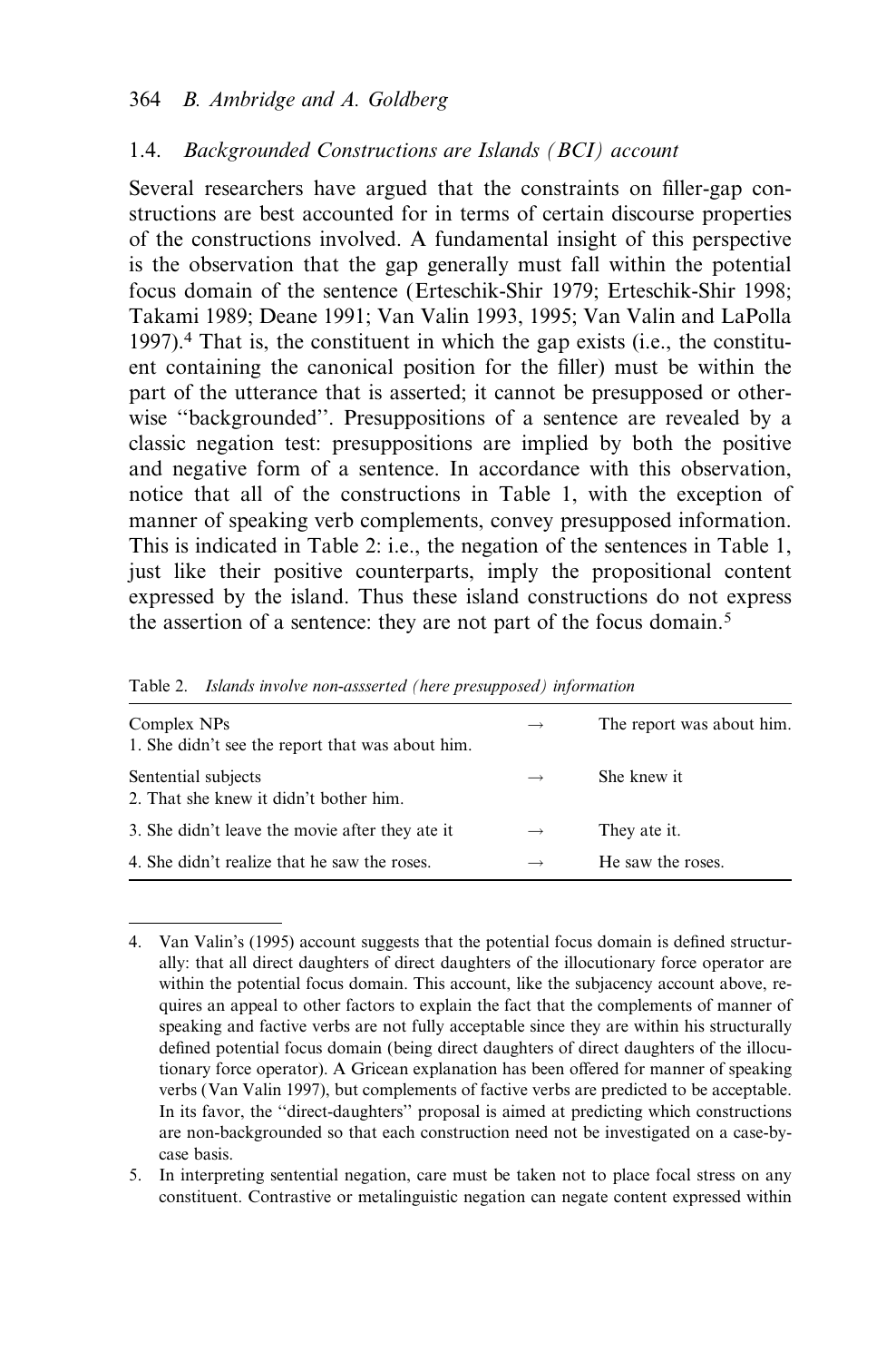Presupposition is a special case of non-assertion: what is presupposed is taken for granted by both the positive and negated version of a sentence. Another type of non-assertion is also revealed by the negation test, but is distinct from presupposition in that neither the embedded proposition nor its negation is implied by either the positive or the negated form of the sentence. Complements of manner-of-speaking verbs involve this type of non-assertion:

- (18) She shouted that he left. implies neither He left nor He didn't leave.
- (19) She didn't shout that he left. implies neither He left nor He didn't leave.

That is, normally a manner of speaking verb is used when the manner of speaking and not the content of the complement clause is the main assertion of the clause:

(20) She didn't mumble that he left. Natural interpretation: She didn't mumble the content.

Notice that in a context in which the manner of speaking can be taken for granted, the complement clause can be interpreted as asserted. For example, in a game of whisper-down-the-alley, main clause negation can be interpreted as negating the lower clause:

(21) I didn't whisper that the horse was green. Natural interpretation: That the horse was green is not what I whispered. (e.g., I whispered that the house was clean)

As predicted by the information structure account, in this context, a gap within the complement clause is much improved:

(22) What did you whisper that the house was?

Thus we see that when the complements of manner-of-speaking verbs are not within the focus domain (i.e., not construed to convey the main assertion of a sentence), they are islands to extraction. In special contexts where they are construed to be within the focus domain, their island status is noticeably mitigated. Thus the notion of ''potential focus domain'' is clearly relevant to island constraints, as many have noted for a long time (see references above).

islands, but then this type of negation can be used to negate anything at all, including pronunciation or choice of lexical items, (She didn't realize that he saw the ROSES, she realized that he saw CARNATIONS!).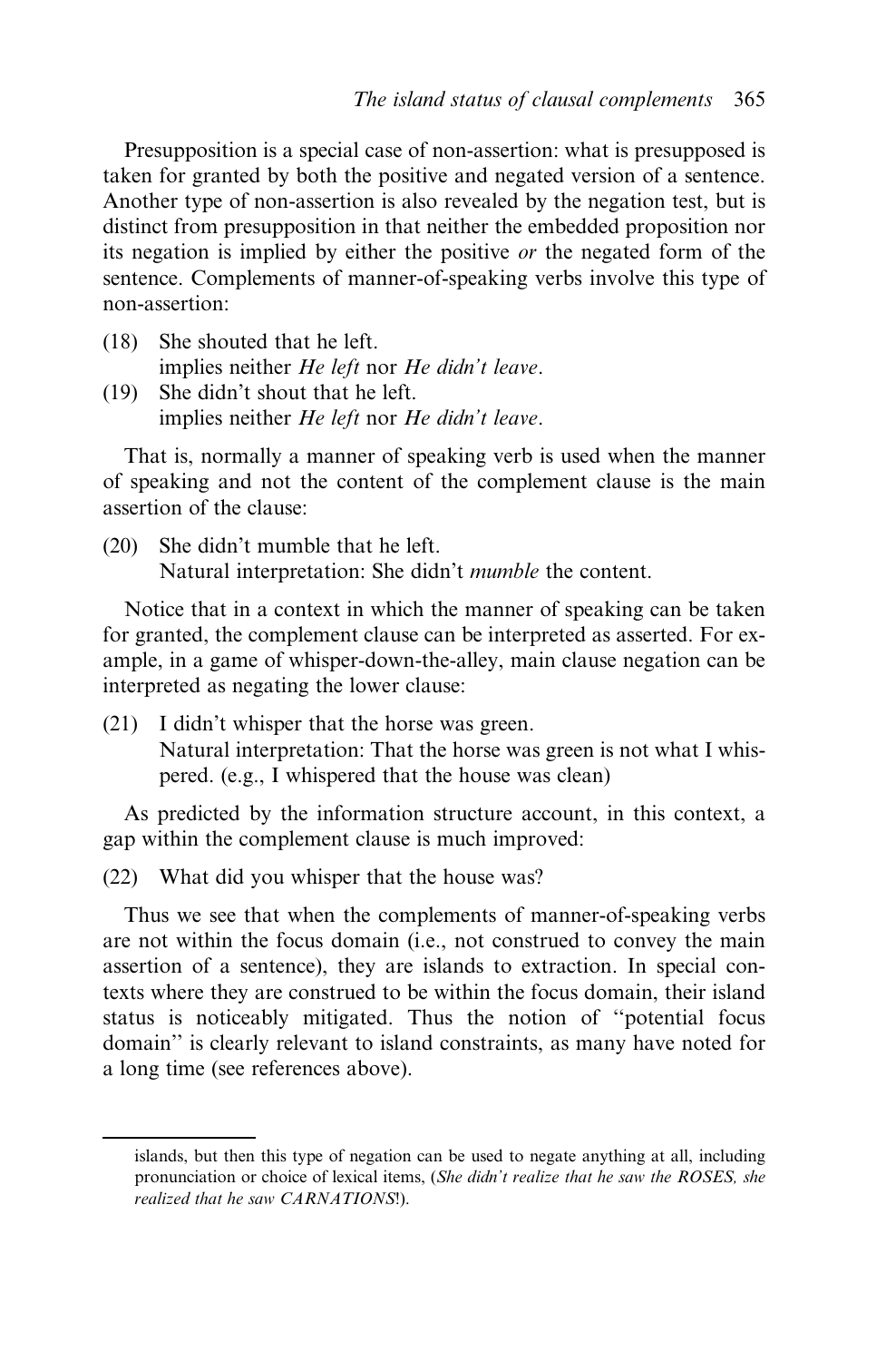### 366 B. Ambridge and A. Goldberg

At the same time, the potential focus domain does not capture the relevant facts perfectly. Subject complements are not within the focus domain, as they (or their existence) are presupposed:

- (23) The king of France is bald.  $\rightarrow$  There is a king of France.
- (24) The king of France isn't bald.  $\rightarrow$  There is a king of France.

And yet the entire subject argument is available for questioning:

(25) Who is bald?

The subject argument is not within the focus domain,<sup> $6$ </sup> but it plays a special role in the information structure of a sentence in that it generally serves as the primary topic. In order to allow for the fact that (entire) subject arguments are available to serve as gaps, despite their not being within the focus domain of a sentence, Goldberg (2006: 135) formulates the generalization as follows:

§ Backgrounded constituents may not serve as gaps in filler-gap constructions.

(Backgrounded constructions are islands: BCI )

Backgrounded constituents are defined as constituents that are neither the primary topic nor part of the focus domain of a sentence. Elements within clausal subjects are backgrounded in that they are not themselves the primary topic, nor are they part of the focus domain. Relative clauses, noun complements, presupposed adjuncts, parentheticals, and active ditransitive recipients are also not part of the focus domain of the clause and are therefore backgrounded (cf. Goldberg 2006). In this way, the account correctly predicts that a wide range of constructions should all be islands to long-distance dependency relations.

The restriction on backgrounded constructions is motivated by the function of the constructions involved. Elements involved in unbounded dependencies are positioned in discourse-prominent slots. It is pragmatically anomalous to treat an element as at once backgrounded and discourse-prominent.

We have seen that the BCI predicts that complements of factive verbs should be islands, since, by definition, the complements of factive verbs

<sup>6.</sup> Subject arguments may be within the focus domain in a limited type of sentence-focus construction (Lambrecht 1994). This construction requires special sentence accent on the subject argument and occurs with a restricted set of mostly intransitive verbs.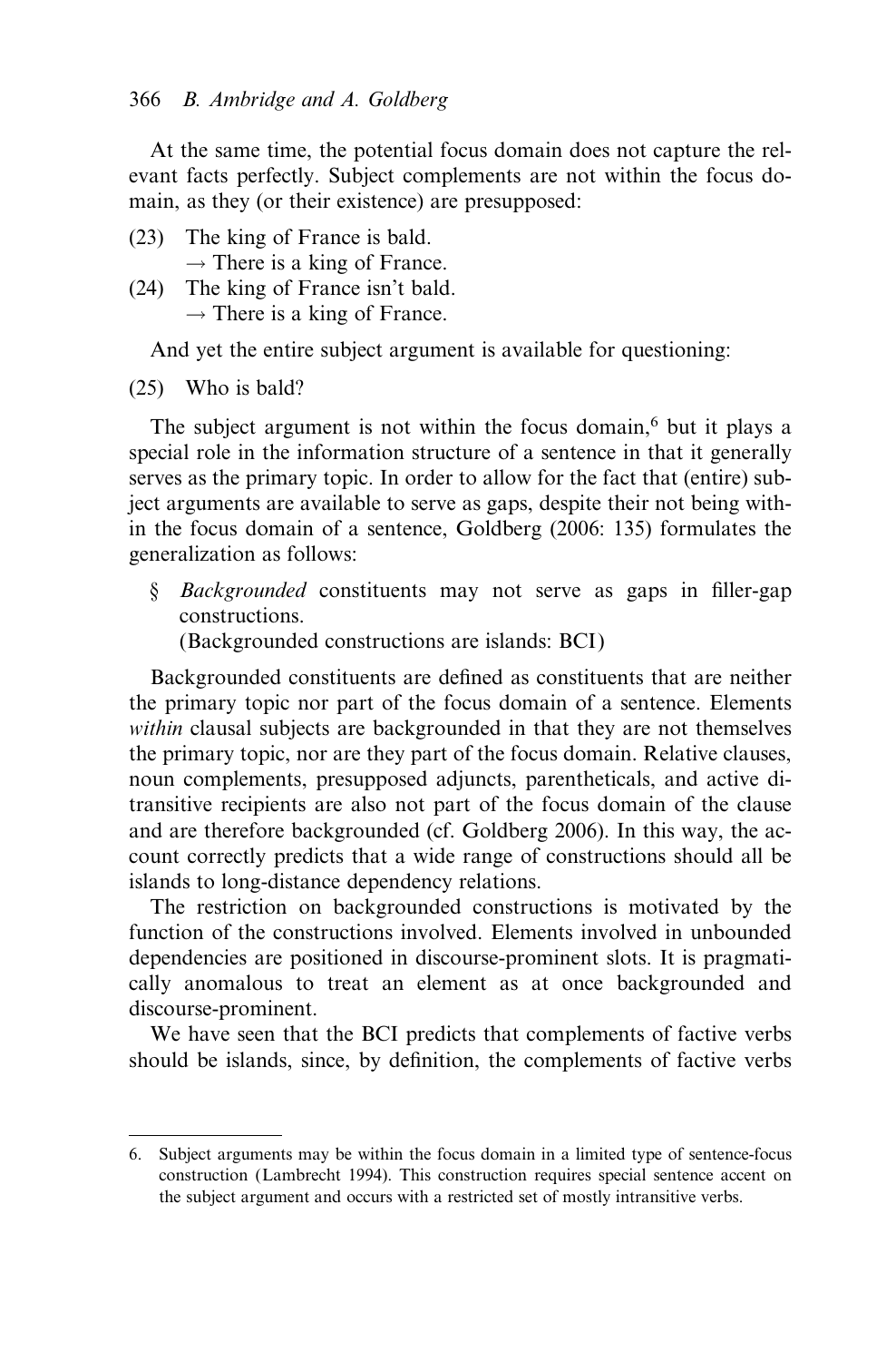are presupposed and are therefore backgrounded. The complements of manner-of-speaking verbs are also predicted to be islands except in special contexts in which the manner is taken for granted. But as noted above the judgments of illformedness in these cases are somewhat subtle. While factive verbs more strongly presuppose the content of their complement clauses, it is not obvious that they are stronger islands than manner-of-speaking verbs, though this is what the BCI hypothesis predicts. Complements of semantically "light" bridge verbs (e.g., say, think) are predicted not to be islands, as these ''neutral'' verbs are generally used to introduce a complement clause containing the foregrounded information.

### 2. Testing the hypotheses

In this paper we set out to investigate the following questions: a) Do judgments relating to the negation test correlate with judgments concerning island status as the BCI account predicts? b) Do judgments concerning island status correlate with similarity of the main verbs involved to the verbs think and say as the direct-analogy proposal would predict?

We decided to restrict our investigation to one particular filler gap construction: long-distance WH-extraction from clausal complements. This allowed us to control for overall sentence length and complexity, as ratings were obtained for different verbs in exactly the same syntactic pattern. Four verbs were chosen from each of three classes of clausalcomplement-taking verbs:<sup>7</sup>

- a. factive verbs (realize, remember, notice, know)
- b. manner-of-speaking verbs (whisper, stammer, mumble, mutter)
- c. bridge verbs (say, decide, think, believe)

### 2.1. Difference scores

As described in detail in the methods section, we collected acceptability ratings for both WH-questions and the corresponding declarative statements. We used as our measure of acceptability of the WH-question a

<sup>7.</sup> We originally additionally included four whether-complement taking verbs, but these are treated as fillers in the analysis that follows. The authors have (currently unpublished) data which suggests that subjects treat *whether* as being intermediate between a complementizer and a WH-word.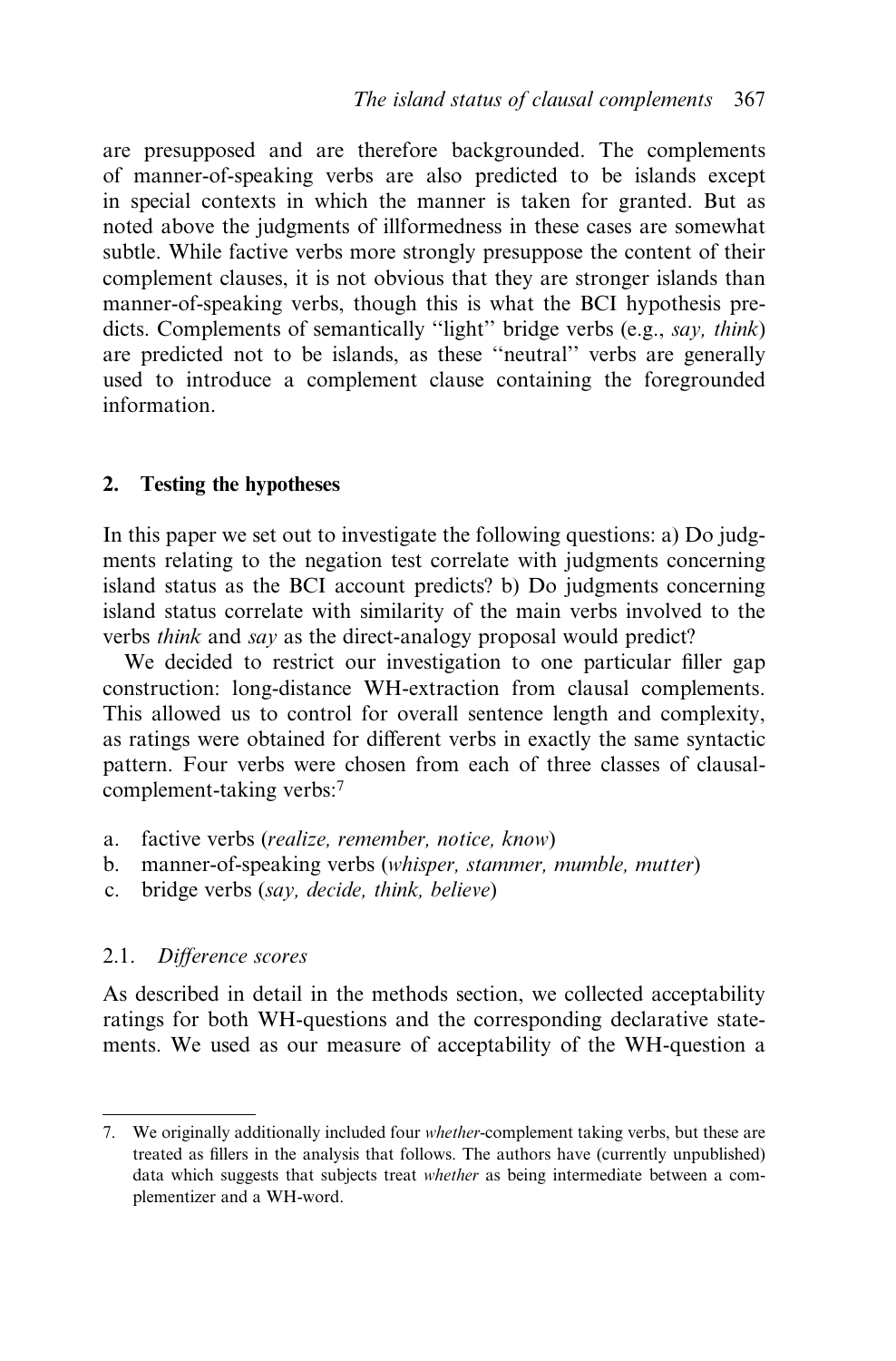difference score (or dispreference for question-form score) calculated by subtracting the rating for each WH-question from the rating for the corresponding declarative statement, averaging across all subjects for each item. For example, the number assigned to measure the dispreference for ''extraction'' in Who did Pat stammer that she liked? was arrived at by subtracting subjects' rating of this sentence from their rating of the corresponding declarative sentence, Sara stammered that she liked Dominic. This allows us to control for any general (dis)preferences that participants might have for particular  $VERB+COMP$  combinations. Such (dis)preferences might be expected to occur on the basis of simple frequency (e.g., sentences containing *say that* might be rated as more acceptable than sentences containing stammer that, regardless of whether they are interrogative or declarative) and/or the extent to which certain verbs felicitously introduce complement clauses (again in both declaratives and interrogatives). Indeed, in the present study, for example, declarative sentences of the form NP said that S received a mean rating of 5.9 out of 7, while sentences of the form NP stammered that S received a mean rating of 4.7. The finding that subjects give lower ratings of acceptability to sentences containing low frequency strings when other factors are held constant is well attested in the literature (see references cited earlier). Using difference scores ensures that our dependent measure reflects the extent to which participants consider particular WH-extraction questions to be ungrammatical, controlling for the frequency of particular lexical strings. The higher the difference score, the higher the dispreference for the WHquestion form (i.e., the higher the difference score, the stronger the island to extraction).

## 2.2. Negation test

A central goal of the study was to investigate whether the extent to which a complement clause is backgrounded correlates with its resistance to WH-extraction. As a measure of backgrounding of the complement clause, the negation test was used. The degree to which a clause C is considered backgrounded varies inversely with the extent to which main clause negation implies that C itself is negated. To determine scores on the negation test, we simply asked native speakers to judge the extent to which main clause negation implied that the subordinate clause was negated. For example, subjects judged the extent to which sentences like that in (26) implied (27) on a seven point scale:

- (26) She didn't think that he left.
- (27) He didn't leave.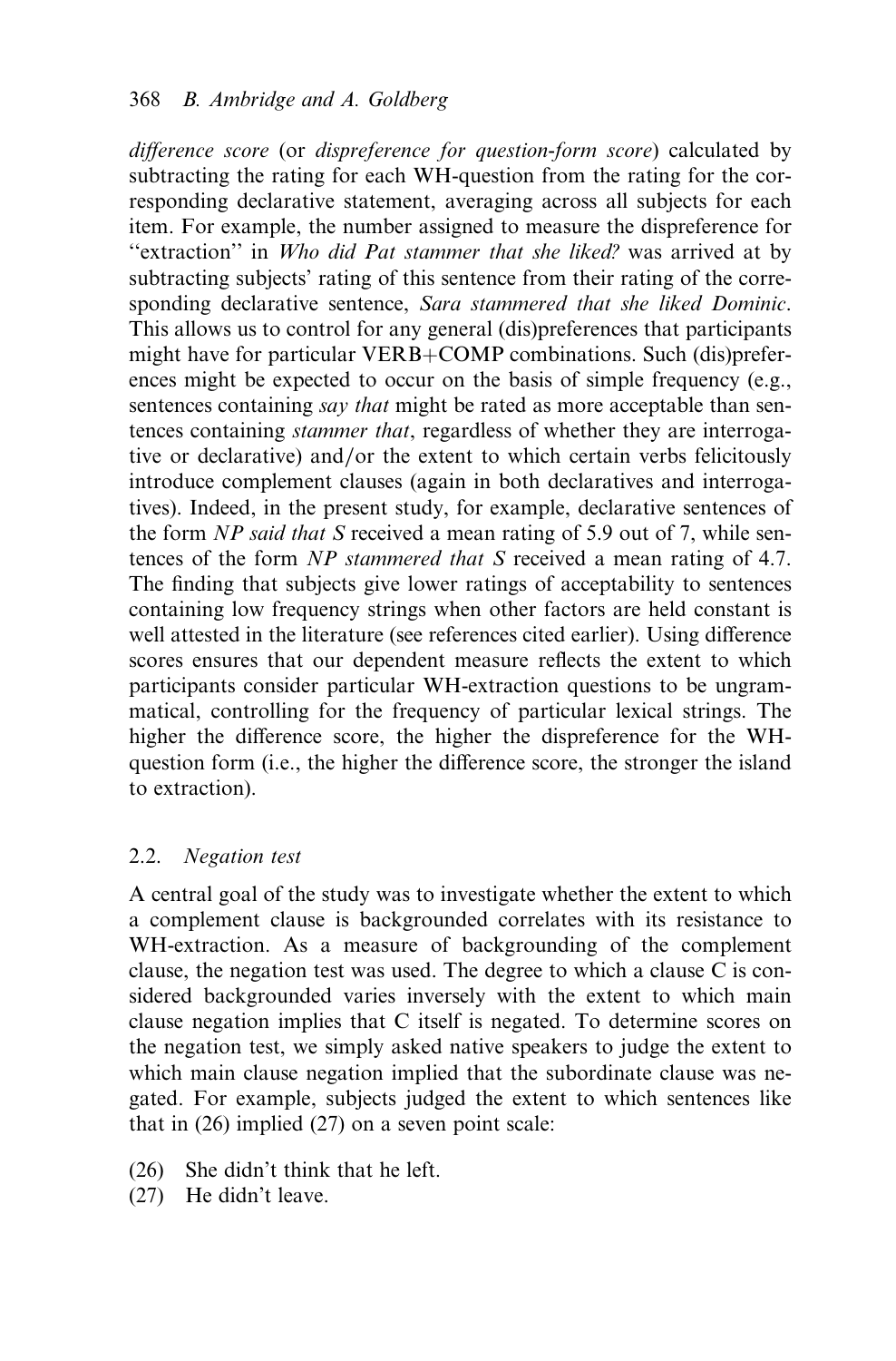Clearly (26) does not strictly entail (27), but it does imply it to some extent (as the judgments collected confirm). The negation test has the virtue of being a well-motivated, objective and independent measure. This test is intended to predict what is in the focus domain generally. For present purposes, the BCI predicts a correlation between the negation test and acceptability of the long distance dependencies, at least to the extent to which negation test judgments differ for particular verbs.

## 2.3. Similarity judgments

In order to determine whether semantic analogy to the verbs *think* or say play a role in acceptability judgments, we used both human and automatic calculations of semantic similarity. For the human judgment data, we created a second questionnaire to investigate verbs' similarity to think and say. For the automated calculation, we used Latent Semantic Analysis (Deerwester et al. 1990). The similarity judgments are discussed in section 6.

## 3. Predictions

## 3.1. Predictions of the BCI hypothesis

To recap, the BCI hypothesis predicts that the greater the extent to which sentential negation implies negation of the complement clause, the lesser the extent to which the complement clause is backgrounded, and hence the weaker the island. That is, the higher the negation-test score, the higher the predicted acceptability of the related WH-question, and the lower the difference score. Thus the BCI hypothesis predicts a significant negative correlation between negation-test and difference scores.

## 3.2. Predictions of subjacency account

A purely syntactic subjacency account would expect all structurally identical sentences to behave identically, and thus would predict no systematic differences across semantic verb classes. The proposals to treat complements of manner of speaking verbs as adjuncts and complements of factive verbs as part of complex NPs were argued to be problematic. However, if either of these analyses is correct it would predict that the constituent in question is an island to extraction. It is well-known that island status is somewhat variable, but no particular gradience of judgments is predicted on this account. That is, there is no reason to expect that grammaticality judgments should correlate in any systematic way with judgments on the negation test.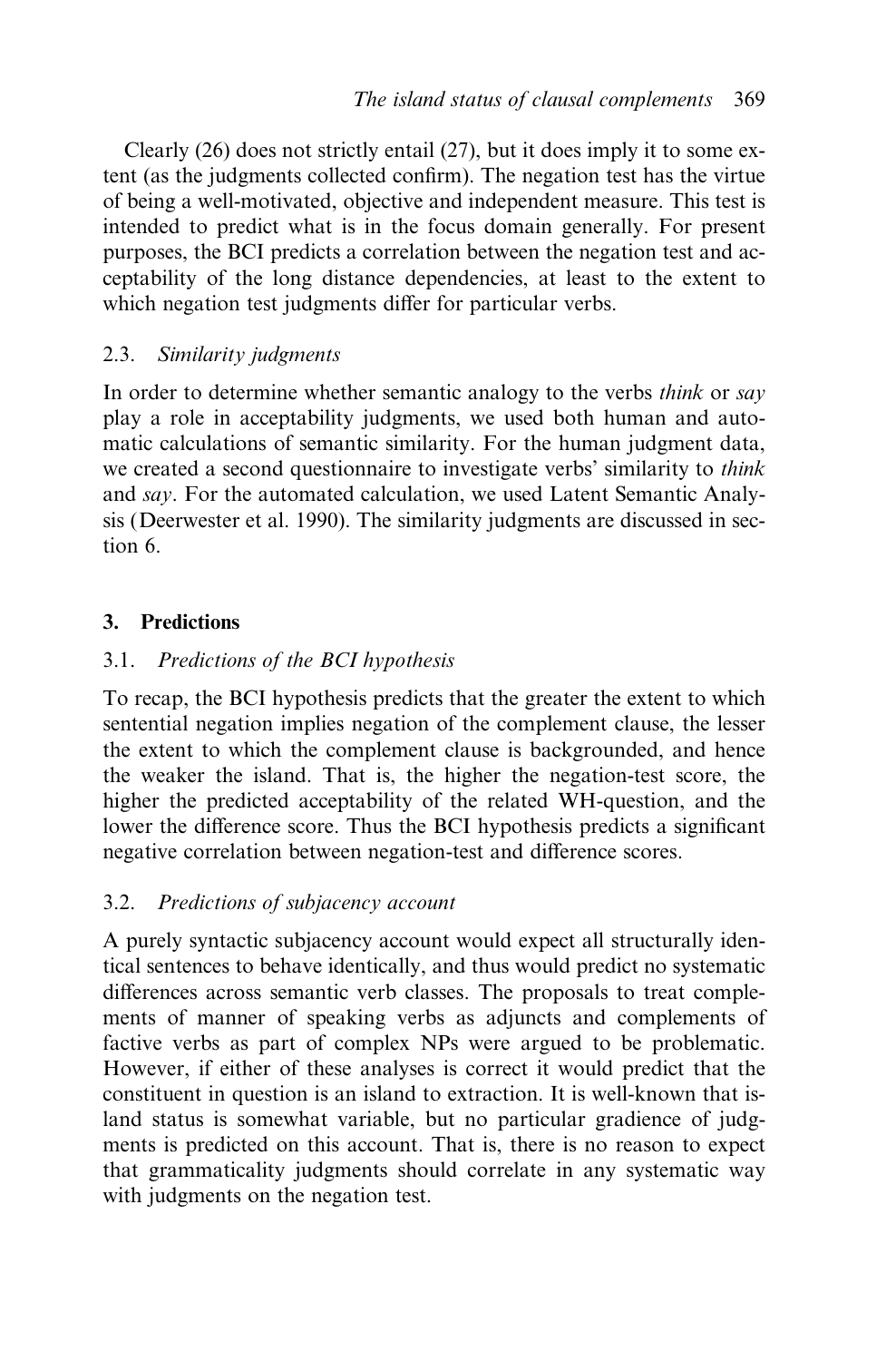## 3.3. Predictions of a direct analogy account

Another possibility is that acceptability judgments (difference scores) are based on semantic similarity to a fixed formula involving the verb think or say (WH do you think/say  $S$ ?). Dabrowska (this issue) found that judgments on questions involving the second person subject you were not significantly different from those with a proper name, so we might generalize the template to WH DO NP think/say  $S$ ? where "DO" is capitalized to indicate that its form is determined by agreement with the subject argument. Our stimuli all contain past tense did and not do or *does*; this difference from the fixed formula is controlled for across items. Our stimuli all contain the complementizer *that* so this difference from the fixed formula is also controlled for across items. The key difference among our items is the main verb involved. The direct-analogy account would thus seem to predict that there should be a negative correlation between difference scores and scores of similarity of the main verbs involved to think or say: the more similar a verb is to think or say, the less difference there should be between the acceptability of a question and the acceptability of its corresponding declarative.

## 4. Questionnaire #1: acceptability ratings and negation test

The first questionnaire collected acceptability judgments and judgments on a negation test. Similarity judgments were collected in a separate questionnaire (see section 6).

## 4.1. Method

4.1.1. Participants. Participants who filled out the acceptability/ negation-test questionnaire were 71 naïve undergraduate and graduate students from Princeton University (mean age 19;6), all of whom were monolingual English speakers. None of the participants were linguistics majors and few if any had any background in linguistics. Participants received \$5 for their participation during a questionnaire day.

4.1.2. Design. For each of twelve verbs, each participant rated the grammatical acceptability of a WH-question and a declarative statement —both containing a complement clause, and performed a negation-testjudgment task (see Materials section). The verb (class) was manipulated as a within-subjects factor with 12 levels for a correlation analysis, and three levels ( factive, manner of speaking, bridge; with four verbs in each class) for a factorial analysis. Counterbalance-version (six different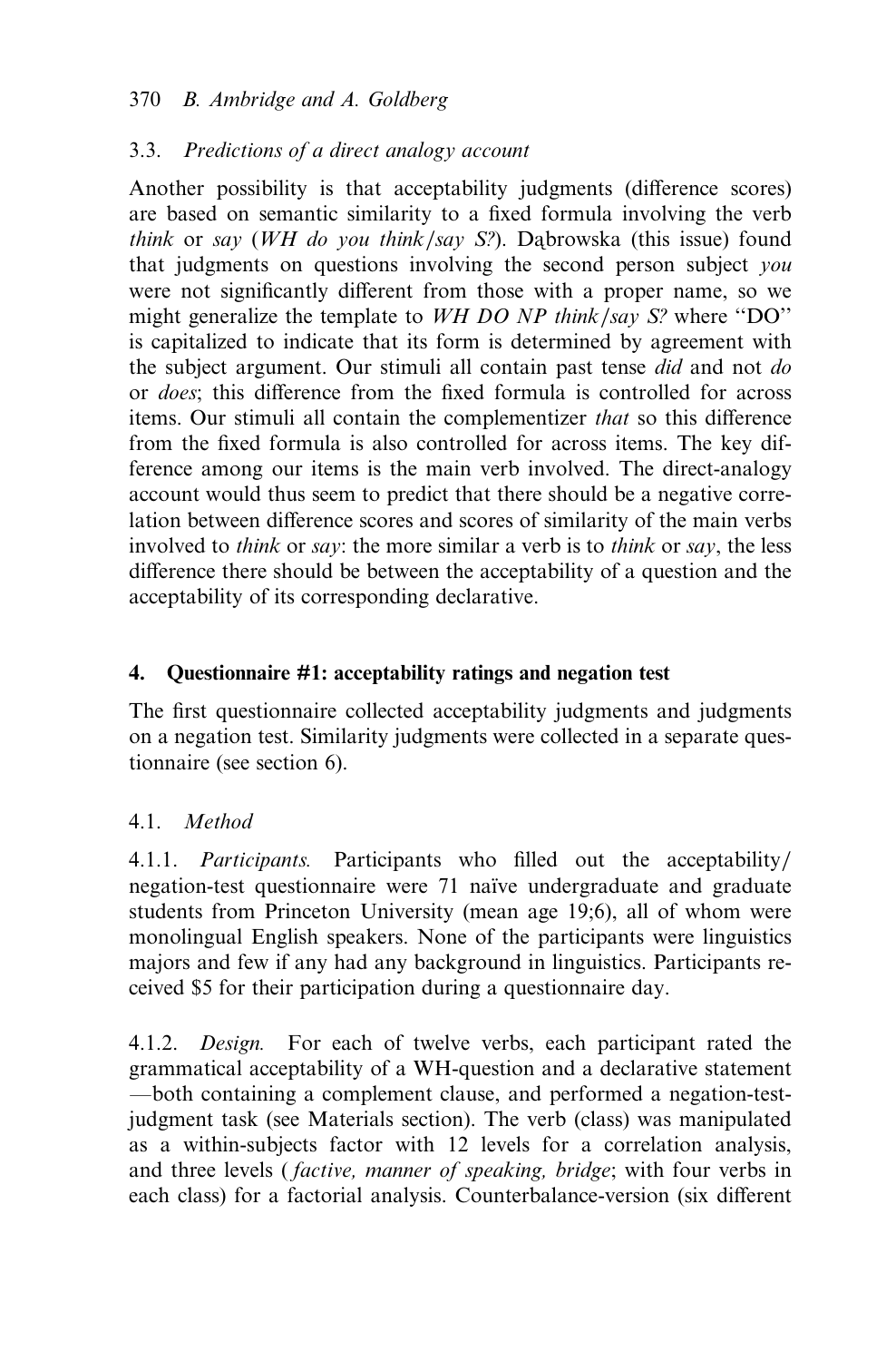versions of the questionnaire were used) was manipulated as a betweensubjects factor.

4.1.3. Materials. Each participant completed a two-part questionnaire; the first part consisted of judgments of grammatical acceptability for WH-questions and declarative statements; the second part consisted of judgments about the extent to which main clause negation implied negation of the complement clause.

Acceptability judgments of WH-questions featuring WH-extraction from a clausal complement clause as in (A) were collected:

A) What did [NP1] [VERB1] [[that] [NP2] [VERB2]]? (e.g., What; did Jess think that Dan liked  $t_i$ ?)

VERB1 was one of the 12 experimental verbs: realize, remember, notice, know; whisper, stammer, mumble, mutter; say, decide, think, believe. NP1 and NP2 were one of 12 female or 12 male proper names respectively, while VERB2 was the past tense of one of 12 transitive verbs (ate, bought, built, drew, fixed, found, knew, liked, made, needed, opened, pulled, read, threw, took, wanted).

Six different versions of the questionnaire were created. For each version, sentences were generated at random using the template in (A).<sup>8</sup>

Acceptability judgments of declarative statements of the form given in (B) were also collected:<sup>9</sup>

B) [NP1] [VERB1] [that] [[NP2] [VERB2+APPROPRIATE NP]] (e.g., Danielle thought that Jason liked the cake)

<sup>8.</sup> The actual sentence for each of the 12 experimental verbs (though not the structure of the sentence) differed across all six versions. For example, the experimental verb realize occurred in the sentence What did Ella realize that Adam threw? in Version 1, What did Trinity realize that Andy drew? in Version 2, and so on. This was to guard against the possibility of our findings being distorted by item effects.

<sup>9.</sup> Again, VERB1 was one of the 12 experimental verbs (this time in past tense form). As for questions of the form in (A), the declarative statements were generated at random using this template, and differed across the six versions of the questionnaire. VERB2 was selected from the same list of 12 verbs used for the questions, each paired with an appropriate NP (ate the chips, bought the groceries, drew the picture, fixed the computer, found the keys, knew the secret, made the dinner, needed the map, pulled the car, read the book, threw the ball, wanted the chocolate). NP1 and NP2 were selected from two further lists of 12 female and 12 male names (i.e., each name never appeared more than once throughout the study). This was to avoid explicitly highlighting to the subjects the formal relationship between each WH-extraction question and its equivalent declarative.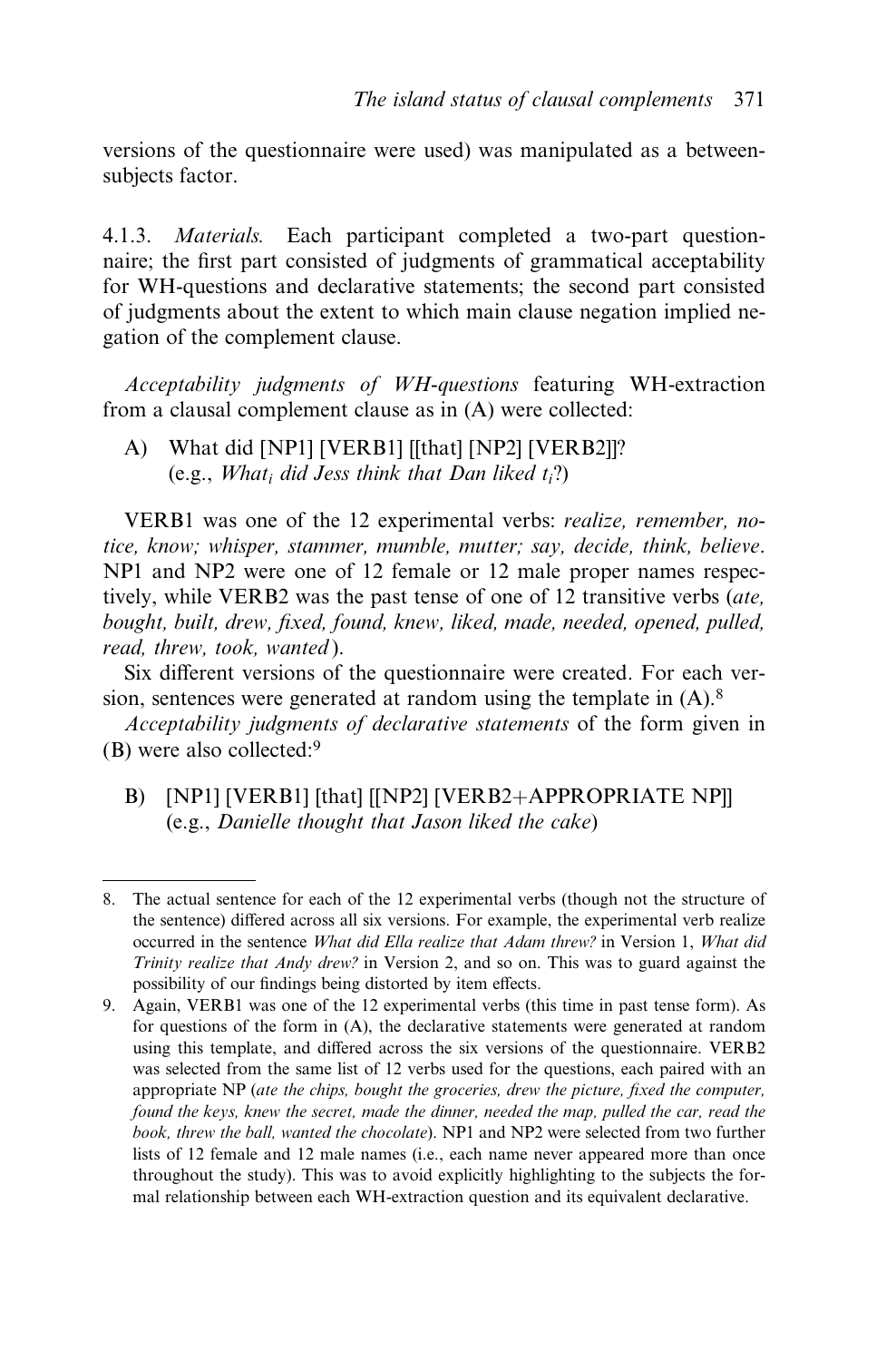### 372 B. Ambridge and A. Goldberg

For each of the six questionnaire versions, the 24 items in part one of the questionnaire—12 WH-questions and 12 declarative statements were presented in a different pseudo-random order, with the stipulation that no two verbs from the same verb class ( factive, manner of speaking, bridge) were presented consecutively.

Negation test judgments. The second part of the questionnaire consisted of negation test judgments that were designed to indicate the extent to which sentential negation was interpreted as implying negation of (i.e., having scope over) the clausal complement. Each negated complex sentence (e.g., Maria didn't know that Ian liked the cake) was paired with a negated simple sentence corresponding to the complement clause of the complex declarative (e.g., *Ian didn't like the cake*). For each of the six different questionnaire versions, the complex  $+$  simple negated declarative sentence pairs were presented in a different pseudo-random order, with the stipulation that no two pairs involving verbs from the same class ( factive, manner of speaking, bridge) were to be presented consecutively. These items (see Sentence C below for an example) were created using an additional set of 12 female names (NP1s) and male names (NP2), along with the same lists of VERB1s and VERB2+APPROPRIATE NPs as in the declarative statements from Part 1:

- C) [NP1] didn't [VERB1] [that] [NP2] [VERB2+APPR. NP] [NP2] didn't [VERB2+APPR. NP]
	- e.g., Maria didn't know that Ian liked the cake. Ian didn't like the cake.

Again, the items generated for each verb differed across each of the six different versions of the questionnaire with regard to the NPs used.

4.1.4. Procedure. Subjects completed the questionnaire in written form, and were given only printed instructions.

For Part 1 ( judgments of grammatical acceptability), these instructions stated:

Please rate each of the sentences below for how acceptable you find them.  $7 =$  Perfect (completely acceptable),  $1 =$  Terrible (completely unacceptable).

Please indicate your response by drawing a circle around the appropriate number as shown in the examples below. Please judge the sentences only on how acceptable you find them (and not, for example, whether the event they describe is plausible or implausible, good or bad etc.). Acceptability is a sliding scale and not a yes/no judgment—people tend to differ in their judgments of how acceptable sentences are.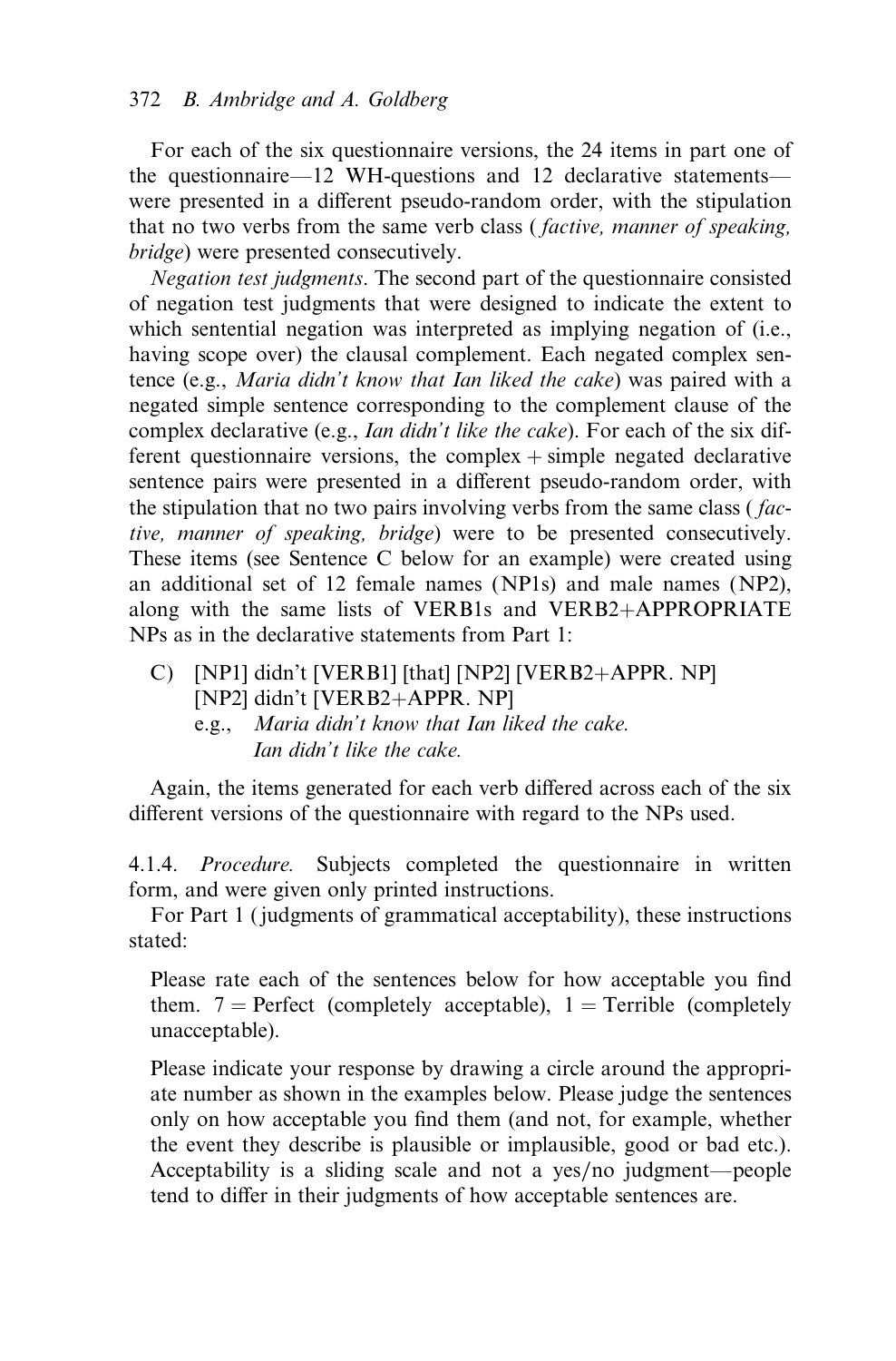For Part 2 (negation test judgments), these instructions stated:

Here, you will be given two statements. Your task is to decide the extent to which the first statement implies the second statement. Consider the example sentence pairs in A–C below:

(A) Bob left early. Bob didn't leave early.

The first statement strongly implies that the second statement is NOT true, so in this case you would circle the 1, as shown above.

(B) Bob left the party early. Bob left the party.

This time, the first statement strongly implies that the second statement IS true, so this time, you would circle the 7 as shown above.

(C) Bob might leave the party late. Bob left the party early. This time, the first statement neither implies nor does not imply the second statement, so here you would circle the 4 as shown above.

We are interested in what average people typically imply with their everyday statements. Bearing these examples in mind, please rate the pairs below for the extent to which the first statement implies that the second statement is true. That is, if you heard a person say [Statement 1], to what extent would you assume that they are implying [Statement 2].

### 5. Results and discussion

Difference scores, raw scores (ratings for questions and declaratives), and negation-test scores can be found in Table A1 (Appendix).

### 5.1. Preliminary analysis

A preliminary analysis of variance with mean difference scores (preference for declarative over WH-extraction question) as the dependent variable and verb-type (*factive, manner of speaking, bridge*) and counterbalance version as within-subjects variables was conducted to investigate the effect of counterbalance version. This variable was not associated with any significant main effects or interactions. Subsequent analyses therefore collapsed across all six different questionnaire versions. The data—raw scores, difference scores and negation test scores—were also checked for normality of distribution (for each verb individually, and collapsed into the three verb-type categories). Although data in some conditions displayed skew and kurtosis, all subsequent analyses yielded the same pattern of results with raw and (log) transformed data. We therefore report results for untransformed data only.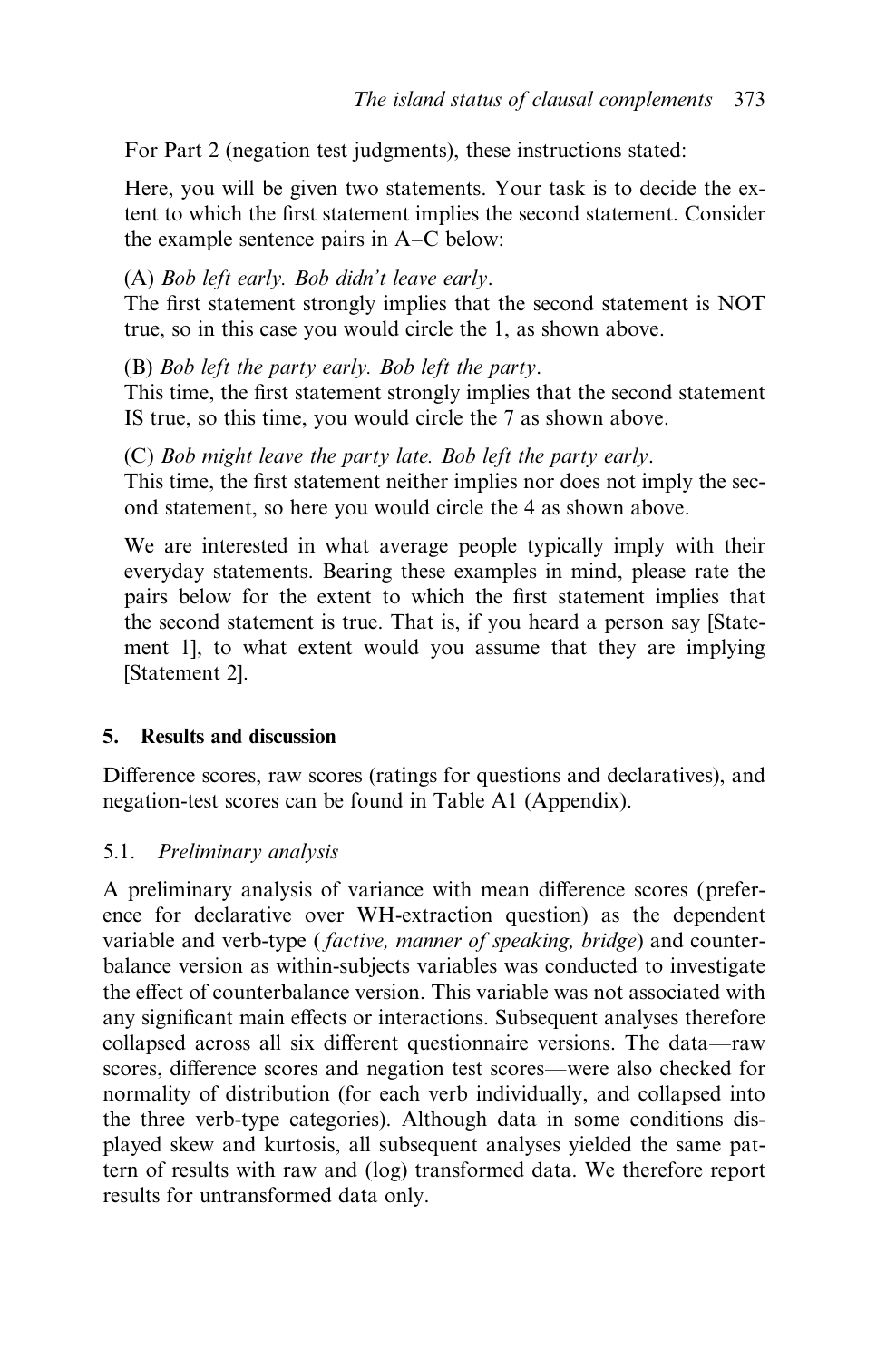#### 374 B. Ambridge and A. Goldberg

#### 5.2. Analyses of variance

In order to investigate the role of verb classes, we conducted an analysis of variance for difference scores and negation test scores separately, at the level of verb classes ( factive, manner of speaking, bridge). That is, for each subject, the difference score for—for example—factive verbs represents the mean of that subject's difference scores for *realize*, *remember*, notice and know (and the same for negation-test scores).

These analyses were conducted to investigate (a) whether subjects gave significantly higher ratings of grammatical acceptability (looking at difference scores) for certain classes of complement-taking verbs than others and (b) whether participants' negation-test judgments mirrored (i.e., predicted) these acceptability ratings. These data are shown in Figure 1 and Figure 2 respectively (and also in Table A1; see Appendix).



Figure 1. Mean negation test scores. Higher scores indicate less backgrounding of the complement clause



Figure 2. Mean difference (dispreference-for-extraction-question) scores. Higher scores indicate greater ungrammaticality of the question form (relative to the corresponding declarative)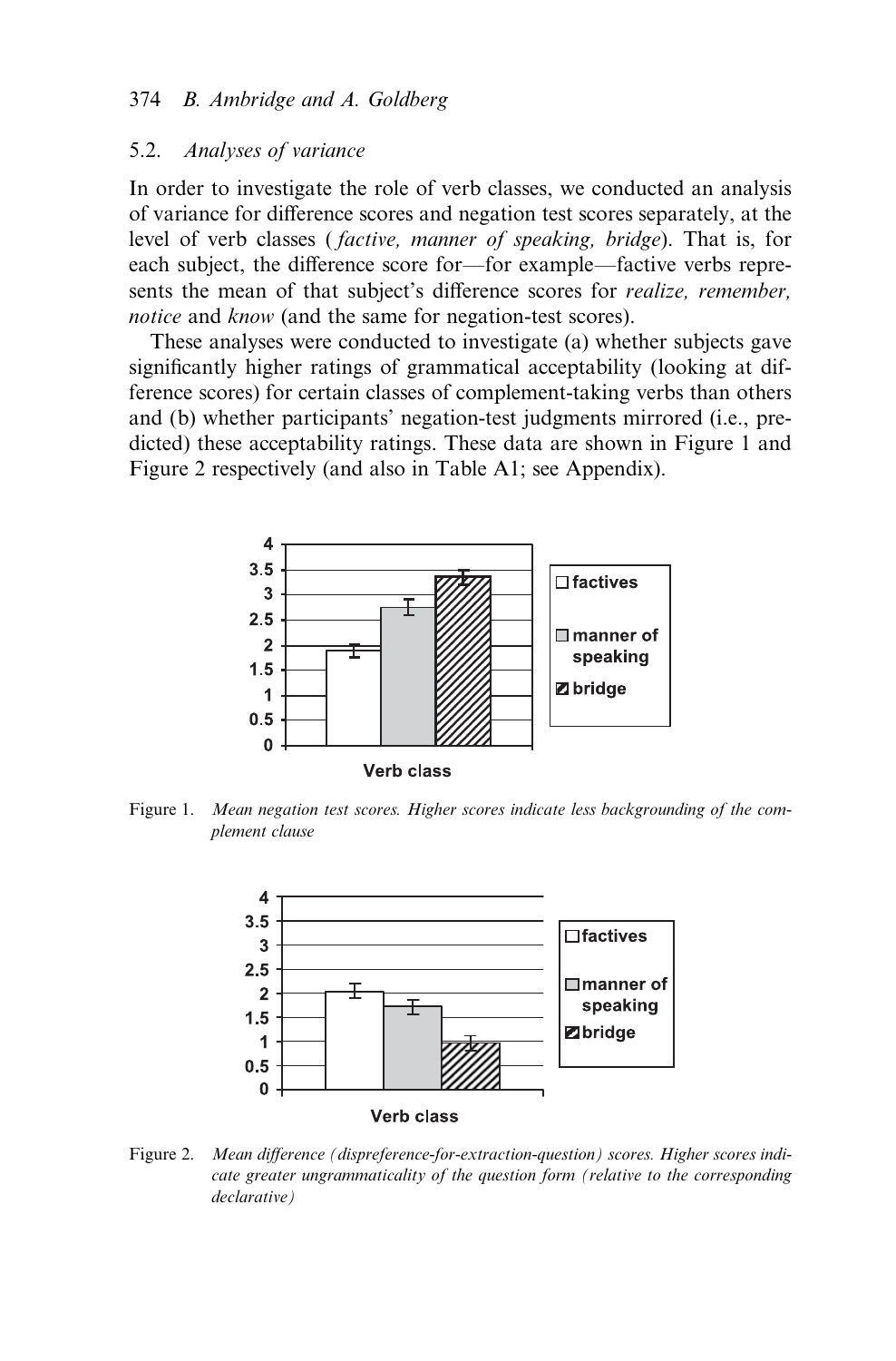As predicted by the BCI hypothesis, the increase in different scores is paralleled by a decrease in negation-test scores (recall that the BCI hypothesis predicts a negative correlation between our negation-test and difference-score measures).

A one-way within-subjects ANOVA with the independent variable of verb-type ( factive, manner of speaking, bridge) and the dependent variable of difference score yielded a significant main effect of verb-type  $(F_{(2,70)} = 27.01, p < 0.001, \eta_p^2 = 0.28)$ . Post hoc tests revealed that factive verbs yielded the strongest islands (i.e., highest difference scores;  $M = 2.06$  places on the 7-point scale;  $SE = 0.16$ ). Manner-of-speaking verbs ( $M = 1.74$ ,  $SE = 0.15$ ) yielded the next strongest islands, with (as their name implies) bridge verbs forming the weakest islands ( $M = 0.97$ ,  $SE = 0.13$ ). All comparisons were significant at  $p < 0.001$  with the exception of that between factive and manner-of-speaking verbs, which was marginally significant at  $p = 0.056$ .

A one-way within-subjects ANOVA with the independent variable of verb-type (*factive, manner of speaking, bridge*) and the dependent variable of negation-test score also yielded a significant main effect of verbtype  $(F_{(2,70)} = 49.27, p < 0.001, \eta_p^2 = 0.41)$ . Factive verbs yielded the lowest negation test score (i.e., highest backgrounding of the complement clause;  $M = 1.90$ ,  $SE = 0.13$ ), then manner-of-speaking verbs ( $M = 2.75$ ,  $SE = 0.15$ , then bridge verbs ( $M = 3.35$ ,  $SE = 0.14$ ), with all comparisons significant at  $p < 0.001$ .

In summary, the results of these two ANOVAs provide considerable support for the BCI hypothesis. Factive verbs—which, as a class, are rated as strongly backgrounding the complement clause (as measured by the negation test)—form the least acceptable WH-extraction questions. Bridge verbs—which, as a class, are rated as only weakly backgrounding the complement clause—form the most acceptable WH-extraction questions, with manner of speaking verbs in-between the two.

In order to quantify the negative correlation between the difference scores and the judgments on the negation test, we additionally performed a correlational analysis on the data. The correlational analysis is affected by within-verb-class correlations as well as correlations between verb classes, so it is a more sensitive measure.

#### 5.3. Correlation analysis

We entered into the correlation analysis the mean negation-test score and the mean difference score, pooling across all subjects (see Lorch and Myers 1990). What our analysis lacks in power—having only 12 datapoints—it makes up for in reliability, as each point includes scores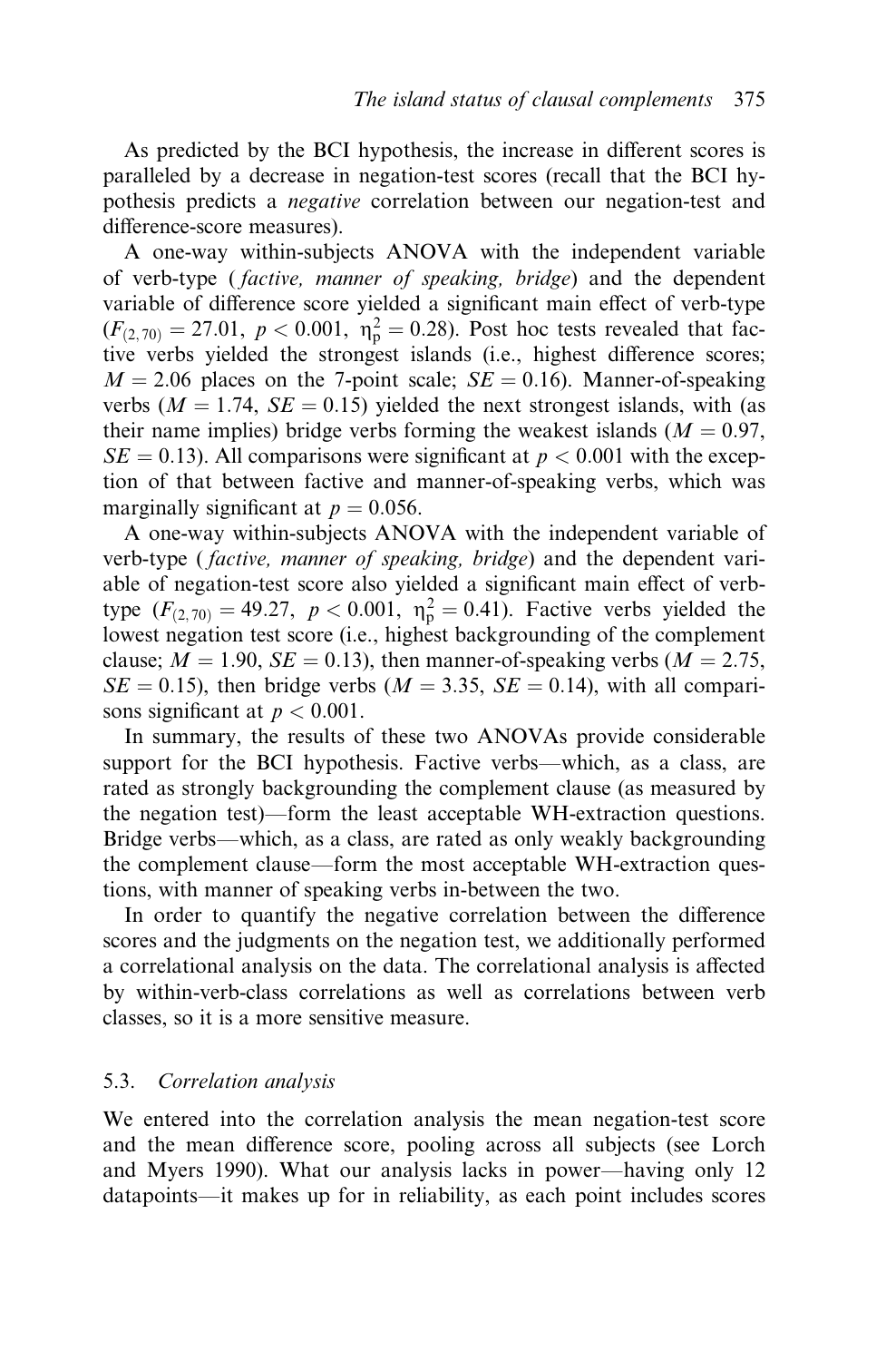

Figure 3. Correlation between difference scores (dispreference for question scores) and negation test scores

from 71 participants. A scatterplot of this correlation is shown in Figure 3.

This analysis revealed that the mean negation test score was a highly significant (negative) predictor of mean difference score  $(r = -.83, ...)$  $p = 0.001$ , accounting for over two thirds of the observed variance  $(R^{2} = 0.69).$ <sup>10</sup> The correlation of [.83] is strikingly high, as perfect correlations  $(+/-1)$  are almost non-existent when distinct measures are used. Separate measures of the same thing, e.g., mean length of utterance (MLU) at 28 months, have been found to correlate in the  $.75-80$  range (Bates and Goodman 1997).

### 5.4. Any role for subjacency?

The subjacency account clearly does not predict the pattern of results found in the present study. In particular, subjacency does not predict any distinctions based on the semantic class of the verbs involved without

<sup>10.</sup> Mean negation test score was also a significant (positive) predictor of mean rating of acceptability for the extraction question ( $r = 0.58$ ,  $p < 0.05$ ), accounting for approximately one third of the observed variance ( $R^2 = 0.34$ ). Thus although, as we have argued, difference scores constitute a more appropriate measure of (un)acceptability than raw scores, our finding of a significant association between backgrounding and the acceptability of WH-extraction questions does not hinge on using difference scores.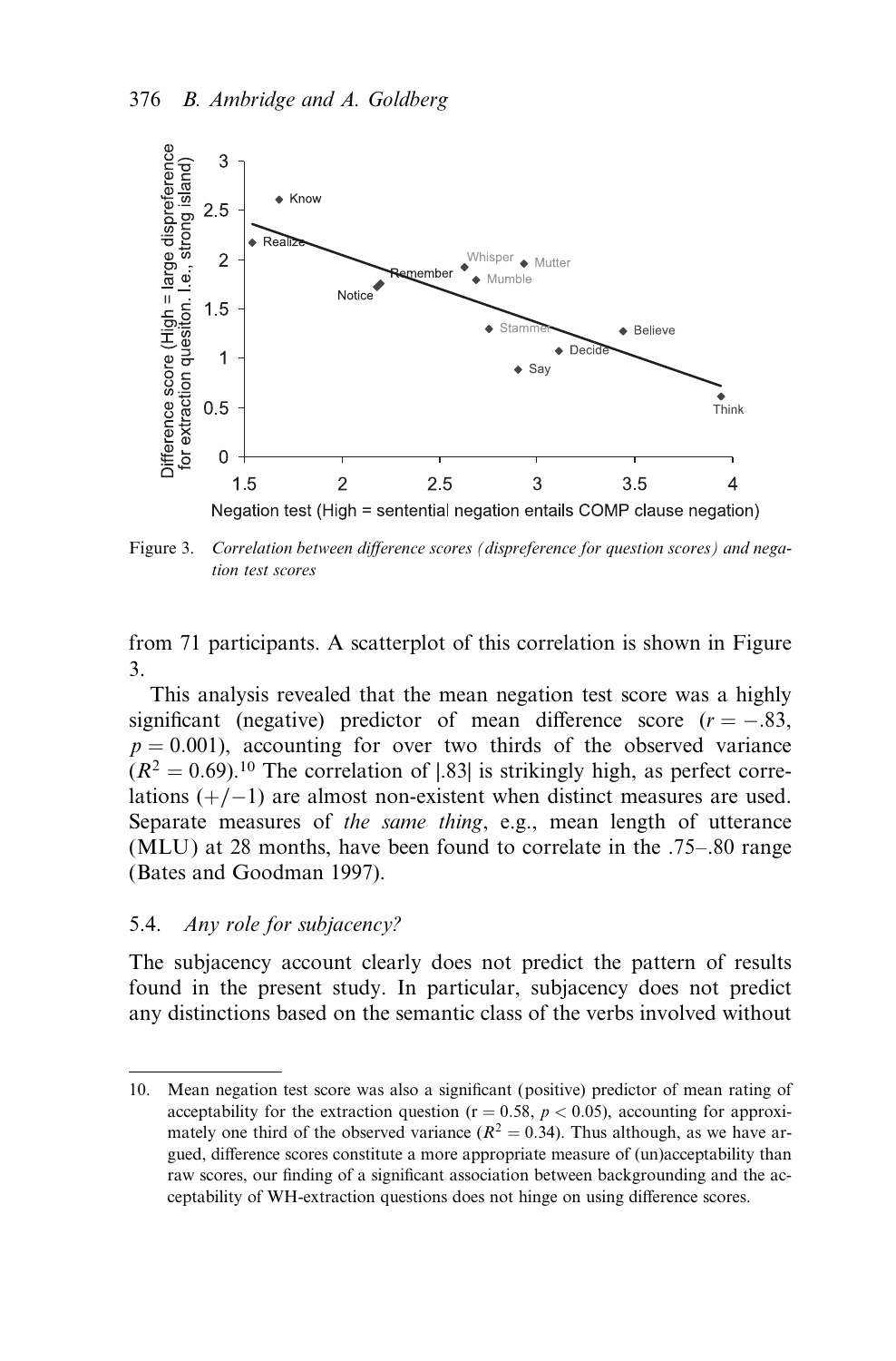stipulation. Manner of speaking complements and factive complements would require reanalysis as adjuncts or parts of complex NPs as outlined above in order to predict their relative ill-formedness vis a vis semantically light verbs. Such analyses would require independent support, of course, or risk being ad hoc; moreover, even if reanalysis into adjuncts and complex NPs is granted, it does not predict the strong correlation found between difference judgments and judgments on the negation test. Moreover, subjacency does not predict the fact that questions from complements of the verb *think* (and *say*) are judged to be particularly well-formed.

## 5.5. 'Think' and 'say' questions as stored formula

As Figure 3 illustrates, the present study replicates Dabrowska's (2004, this issue) findings that WH-questions with think and say are rated as somewhat more acceptable than such questions with other verbs *(think* is significantly more acceptable than all other verbs besides say and *decide* at  $p < 0.05$  by paired *t*-test; say is more acceptable than all other verbs except *think*, *believe*, *decide* and *stammer*). At the same time, the grammaticality judgments do not provide unambiguous evidence for formulaic status since the semantic properties of *think* and *say* predict that they should be favored. To demonstrate that speakers judge WH-extraction questions with *think* and *say* to be more acceptable than would be predicted given their semantics, it would be necessary to show that scores for these items fall well below the regression line. Generally a difference of 1.96 standard deviations is accepted as indicating outlier status and neither say nor think meet this criterion. Although say is 1.62 standard deviations below the regression line, and thus farther from the regression line than most of the other verbs, it does not meet this criterion for outlier status; neither is it the closest to being classified as an outlier (mutter is judged 1.65 SDs worse than would be predicted given its negation test score). Moreover, acceptability of the WH-extraction question is predicted better by the negation test for think than for any other verb (at only  $-0.28$  SDs below the regression line).

The BCI generalization goes some way toward explaining why the same verbs, ''think'' and ''say'', are more likely to appear in long-distance dependency constructions than other verbs cross-linguistically: their semantics motivates their discourse properties which in turn motivate their distribution (recall that e.g., Dutch *denken* "think" shows a tendency to be used frequently in filler-gap constructions (Verhagen 2006); and cf. discussion of Polish ''say'' below). The idea that think is used with special discourse properties is buttressed by the idea that clauses with the main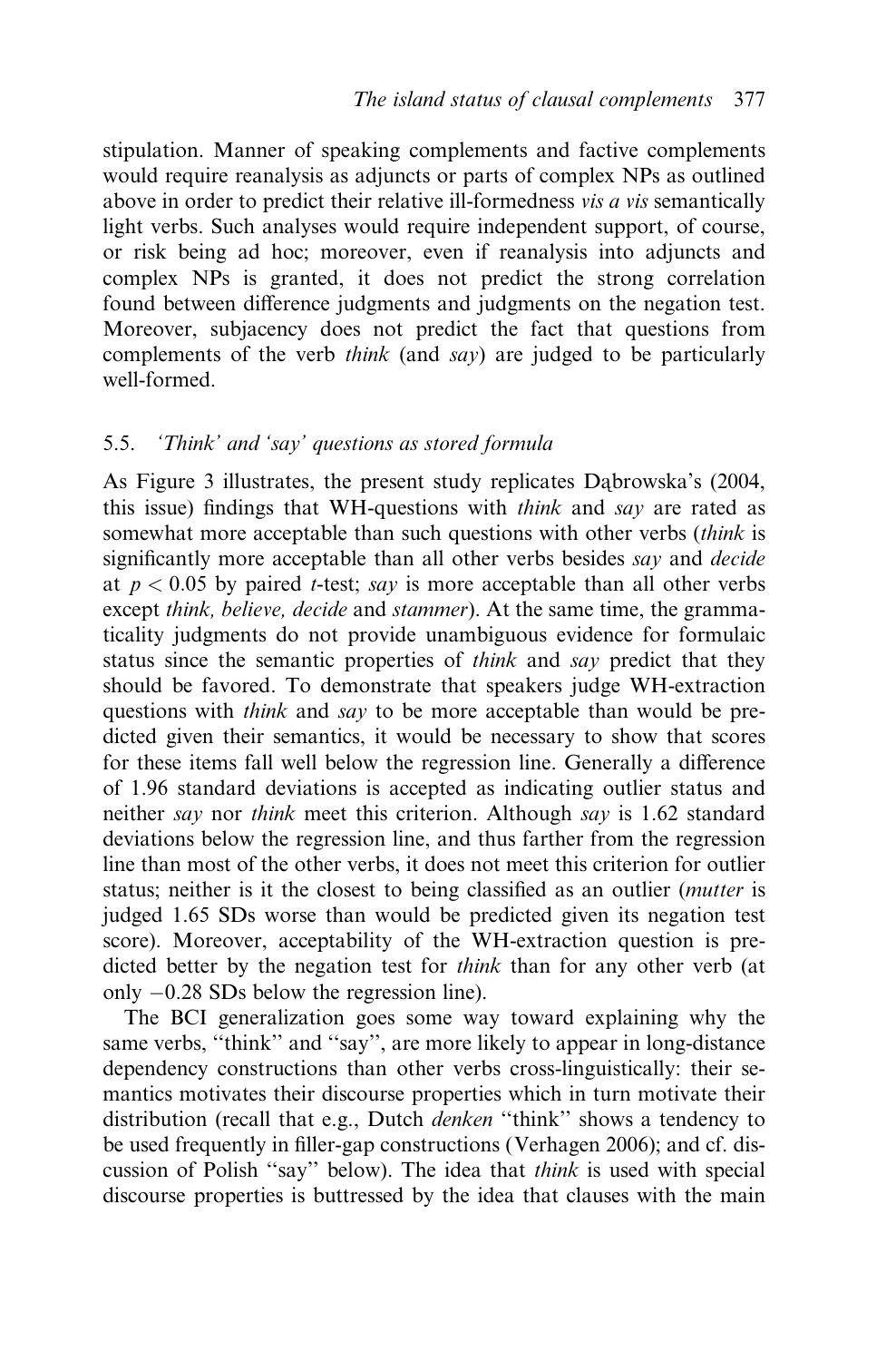verb *think* are often cited as in some sense "monoclausal" (Lakoff 1969; Thompson 2002: Verhagen 2006). An indication that  $say$  is likewise often used to foreground the information in the complement clause comes from the fact that the verb say has been known to grammaticalize into a complementizer (Haspelmath 1989).

Thus although we agree that the forms WH DO NP think S? and WH DO NP say S? are likely to be stored (due to their high frequency), the present study does not provide evidence that this is necessarily the case, as their well-formedness may be due to their semantics. To demonstrate that WH-extraction questions with think and say are necessarily stored as templates, one might turn to on-line comprehension time measures which may be more likely to reveal formulaic status than acceptability judgments (cf. Wonnacott et al. 2008). The following section investigates the stronger claim that these high-frequency formulas are used as the basis of direct semantic analogy when other WH-questions with the same form are at issue.

## 6. Questionnaire #2: Semantic similarity

As noted at the outset, the direct-analogy proposal claims that the questions WH DO NP think S? and WH DO NP say S? constitute semantic prototypes, and that the grammatical acceptability of other such questions may vary as a function of their semantic similarity to these prototypes. In order to test this possibility, we investigated whether semantic similarity of each verb to *think* (or  $say$ ) accounted for any of the observed variance in difference scores.

## 6.1. Method

6.1.1. *Participants*. 12 naïve undergraduate and graduate students (11 from Princeton and one from the University of Liverpool) (mean age 22.5) filled out semantic similarity questionnaires. None of them had taken part in the first study and as before, none of the participants were linguistics majors, and few if any had any background in linguistics. Participants received \$7 each.

6.1.2. Design. Participants rated the semantic similarity of say and think (and—as a control—four other verbs used in the main study) to each of the 11 remaining verbs (see Materials section). The control verbs allow us to determine whether semantic similarity to think/say in particular predicts the difference scores from the first study better than semantic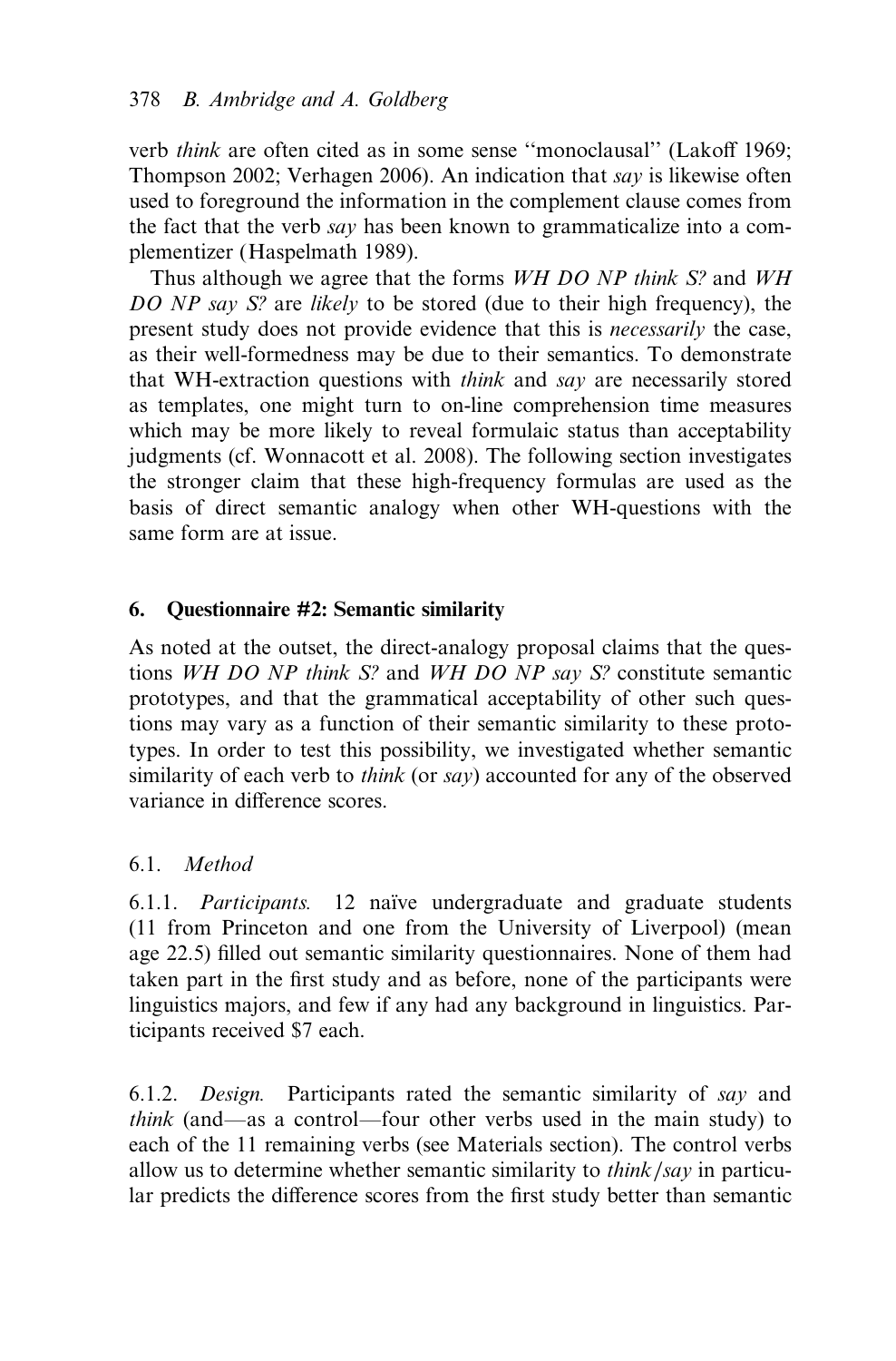similarity to an arbitrary verb that is not claimed to form part of a semantic template (e.g., *remember*). Each subject received one of six differently ordered versions of the questionnaire in order to guard against possible order-effects.

6.1.3. Materials. In order to give semantic similarity the strongest chance of predicting the acceptability of question forms, we asked speakers to judge the similarity of the verbs as they appeared in questions. We used yes/no questions because judgments on WH-questions would have been confounded by variation in acceptability, which may have influenced speakers' similarity ratings in unforeseen ways. Participants filled out a questionnaire containing items such as the following:

How (dis)similar are the following verbs to think, in the context

A. Did you think that Mary needed the map?

| Did you decide that<br>Mary needed the map? | Meanings are 1234567 Meanings are<br>very different |               | very similar |
|---------------------------------------------|-----------------------------------------------------|---------------|--------------|
| Did you say that Mary                       | Meanings are $1234567$                              |               | Meanings are |
| needed the map?                             | very different                                      |               | very similar |
| Did you whisper that                        | Meanings are                                        | 1 2 3 4 5 6 7 | Meanings are |
| Mary needed the map?                        | very different                                      |               | very similar |

The verbs think, say, remember, notice, stammer and mumble were used in target questions as think is in the question in A above. For each target verb, similarity ratings were requested for each of the other 11 verbs (realize, remember, know, whisper, mutter, decide, and believe in addition to those used in the target sentences).

6.1.4. Procedure. Subjects completed the questionnaire in written form, and were given only printed instructions:

Your task in this study is to rate verbs for how similar in meaning they are to another verb (as it is used in a particular sentence). For example, consider the sentence

John saw the man.

You might decide that—in this context—''spotted'' means something very similar to ''saw'', in which case you would circle the 7 as shown below: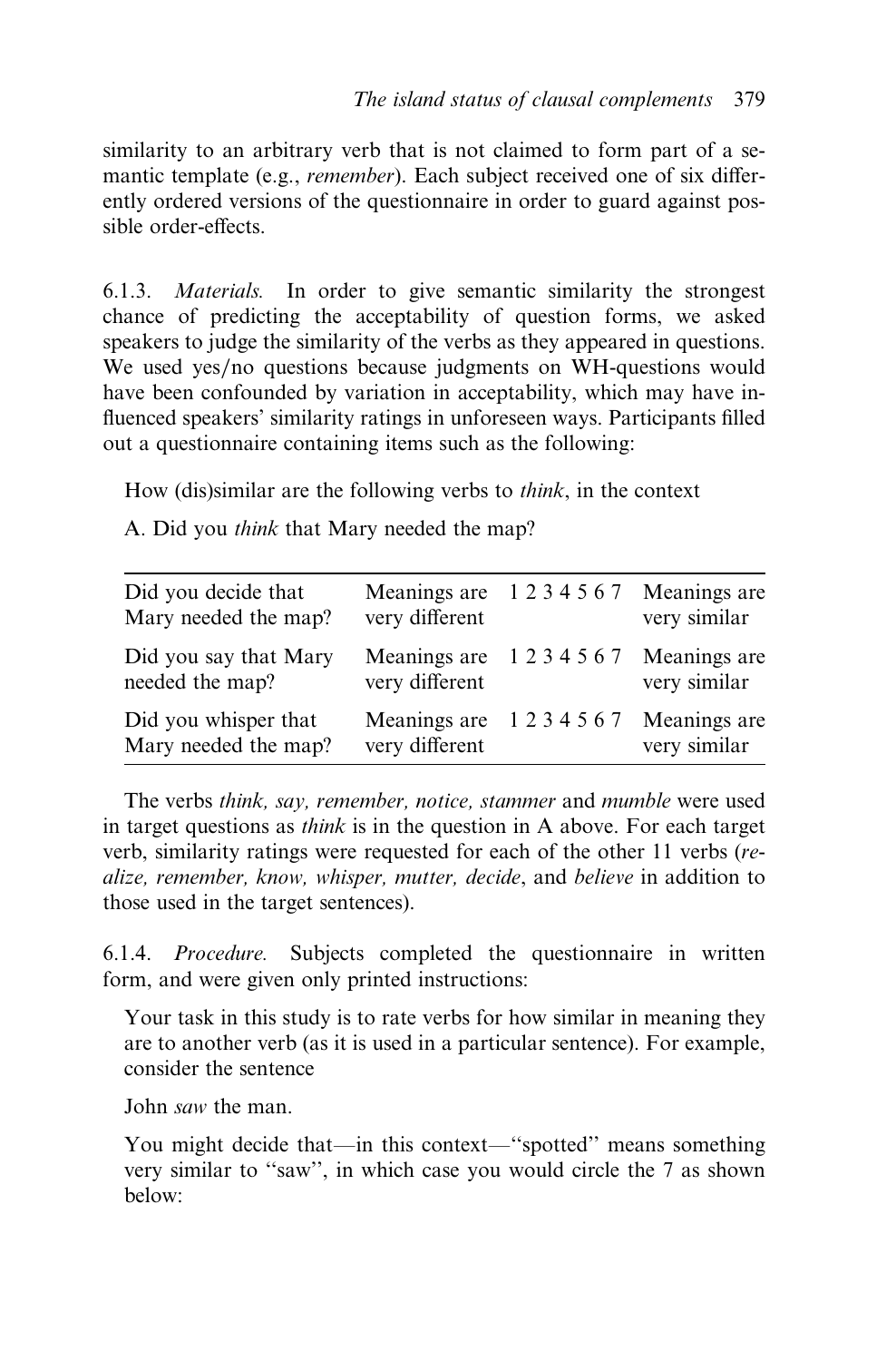| John spotted | Meanings are very 1234567 Meanings are very |         |
|--------------|---------------------------------------------|---------|
| the man.     | different                                   | similar |

You might also decide that—in this context—''kicked'' means something entirely different to "saw", in which case you would circle the  $1$ , as shown below:

| John kicked | Meanings are very $1234567$ Meanings are very |         |
|-------------|-----------------------------------------------|---------|
| the man.    | different                                     | similar |

Finally, you might decide that—in this context—the meaning of "watched" is not very similar to that of "saw", but it is not very different either, in which case you would circle the 5 as shown below:

|          | John watched Meanings are very 1234567 Meanings are very |         |
|----------|----------------------------------------------------------|---------|
| the man. | different                                                | similar |

#### 6.2. Results and discussion

The second questionnaire aimed to determine whether there was evidence for the idea that think or say WH-extraction questions were used as the basis for an analogy when judging the well-formedness of such questions with other main verbs. We therefore entered into a correlation analysis, for each verb (except think itself ), the score representing the semantic similarity of this verb to *think* (predictor variable) and the mean difference score from the first study (outcome variable). A separate correlation analysis was performed for semantic similarity to  $say$ , and also to each of the four ''control'' verbs in the same way. The mean semantic-similarity to think (and say) scores are shown in Table A1 (Appendix).

The semantic-similarity judgment data failed to show a significant correlation with the judgment data for well-formedness of questions (i.e., difference scores). The correlations did not approach significance for similarity to either think ( $r = 0.08$ ,  $p = 0.79$ ) or say ( $r = 0.17$ ,  $p = 0.62$ ), (or, indeed, for any of the four control verbs: *remember*, *notice*, *stammer* or mumble). Indeed, the small and non-significant correlations for think and say were in the opposite direction to that predicted by the analogy account.

Relatively few subjects (12) were involved because preliminary analysis showed that judgments were highly reliable across participants. Each individual participant's judgments were significantly correlated with the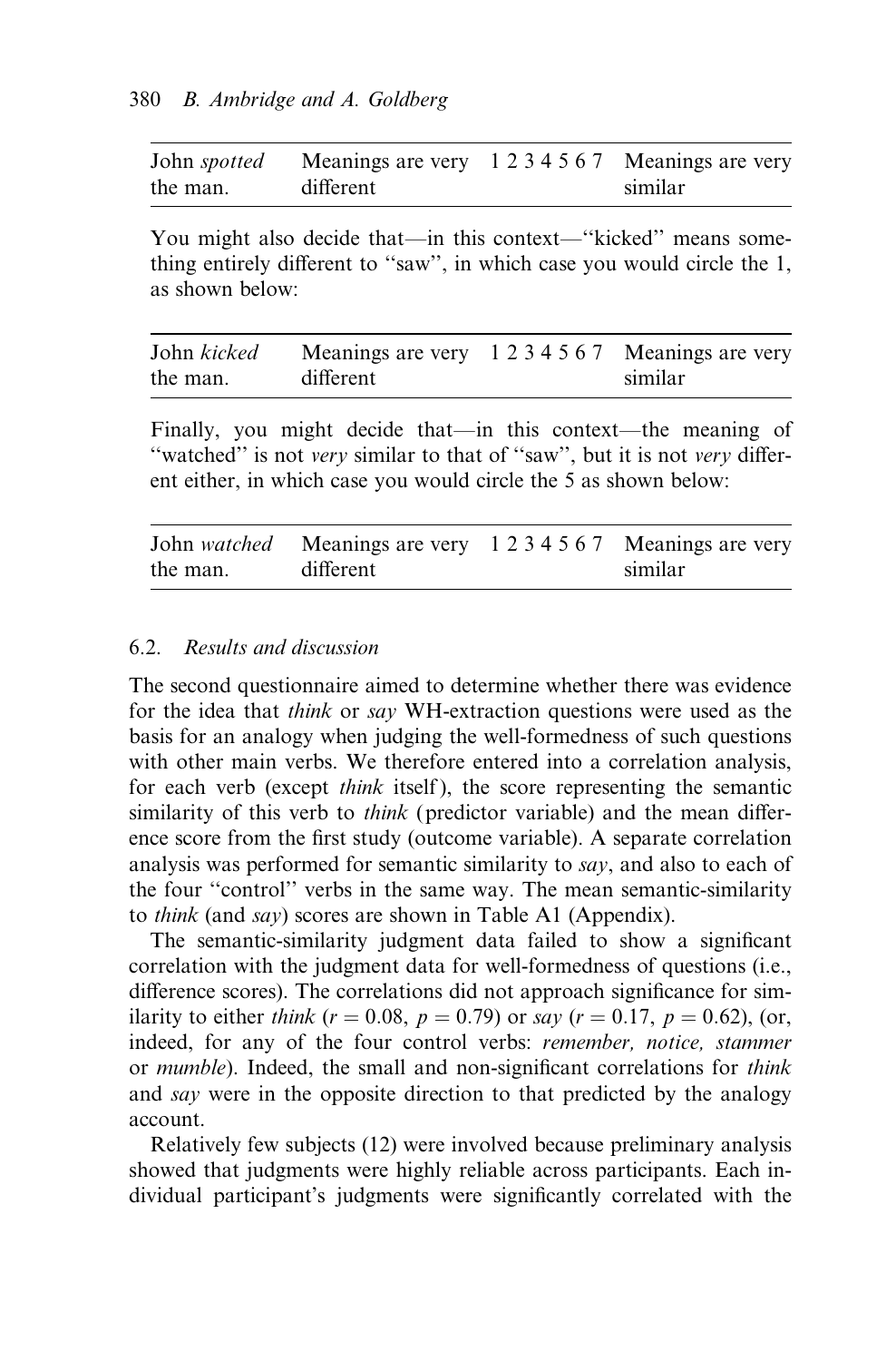mean scores collapsing across all participants at  $p < 0.01$ . Note also that because we used mean scores pooled across participants, the power of the statistical test is unaffected by sample size. The validity of our analysis (as well as its power to detect effects) is demonstrated by systematic finding of significant correlations between similarity scores. For example, similarity-to-*think* scores were significantly (negatively) correlated with similarity-to-say scores  $r = -0.741$ ,  $p < .02$ ). In fact, judgments of similarity to all target verbs (say, think, remember, notice, stammer and *mumble*) were intercorrelated at  $p < 0.05$  or better, with one exception (similarity-to-*notice* and similarity-to-*stammer*:  $r = -.586$ ,  $p = 0.075$ ).

Perhaps participants were basing their similarity judgments on some sort of conscious strategy that was not relevant to the implicit similarity judgments that might be used on the analogy proposal. To test for this possibility, we also calculated similarity scores using an on-line automatic similarity calculator, Latent Semantic Analysis (Deerwester et al. 1990).<sup>11</sup> As before, since a higher LSA score indicates greater semantic similarity to *think* (or  $say$ ), and a lower difference score indicates a higher rating of grammatical acceptability, a negative correlation between LSA and mean difference score was predicted.

The analysis found that LSA semantic similarity of the verbs to say did not involve a significant correlation ( $r = -0.02$ ,  $p = 0.96$ ). Similarity to think was also not a significant predictor of mean difference score; in fact there was again a small non-significant correlation in the opposite direction to that predicted  $(r = 0.11, p = 0.75)$ .

Another potential correlation we considered involved determining, for each verb, the maximum similiarity score to either the verb think or the verb say. That is, if we assume that two distinct formulas are stored, WH DO NP say S? and WH DO NP think S? then judgments may be determined by a comparison between a target verb and whichever formula it is semantically closest to. We therefore calculated the correlation between the difference scores and the array of scores determined by the following formula:

Max (similarity-of-verb<sub>i</sub>-to-say, similarity-of-verb<sub>i</sub>-to-think) for  $i \in \{realize,$  remember, notice, know, whisper, stammer, mumble, mutter, decide, believe}.

However, neither the judgment scores of similarity nor the LSA similarity scores correlated significantly with the difference scores by this

<sup>11.</sup> See http://lsa.colorado.edu/ (texts denoted ''General Reading up to 1st Year College'').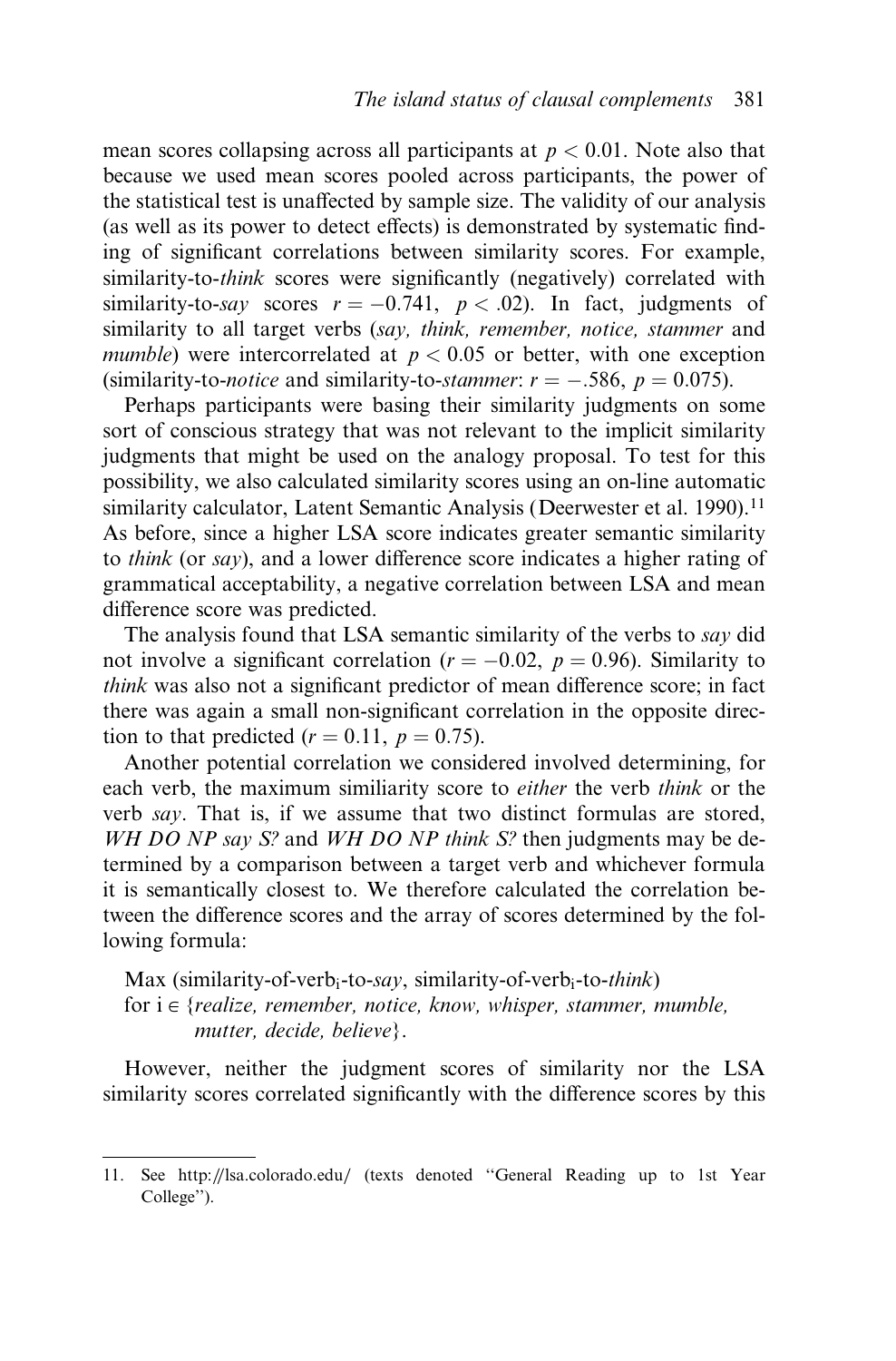measure either  $(r = -0.17, p = 0.64; r = 0.45, p = 0.19$ , respectively). The correlation with LSA scores is of a fair size  $(r = 0.45)$ , but it is in the opposite direction to that predicted by the direct analogy account. Recall that difference scores are smaller to the extent that the question form is relatively well-formed. If judgments were based on semantic analogies to the fixed formulas, there should be a negative, not a positive correlation.

Thus, whichever way it is analyzed, by similarity to say or to think or to their combination, and according to either human judgment data or to the automatic LSA similarity calculation, semantic similarity to say or think is a poor predictor of judgment data. The direct-semantic analogy proposal fails to account for the data.

### 7. Conclusion

In conclusion, the BCI hypothesis (or an information structure account more generally) has been shown to be an excellent predictor of the island status of clausal complements. Participants' negation-test judgments were able to predict over two-thirds of the variance associated with their dispreference-for-WH-extraction-question scores. As this correlation is also not expected nor easily explained on a purely syntactic account, this finding lends strong support to the idea that the discourse function of the constructions involved plays a critical role in island phenomena.

It is beyond the scope of this paper to provide a thorough comparison of the BCI and subjacency, but there are many other generalizations that the BCI accounts for without additional stipulation that subjacency does not (see Goldberg 2006). The first two predictions were considered in the present study.

- 1. Complements of manner-of-speaking verbs and factive verbs are islands.
- 2. Grammaticality judgments should correlate with the degree of ''backgroundedness'', when length and complexity are held constant.
- 3. Direct replies are sensitive to islands (Morgan 1975).
- 4. Exclamative ah! is sensitive to islands (James 1972).
- 5. The active recipient argument of ditransitive, as a secondary topic, resists being a gap, while the passive recipient argument of a ditransitive, as a primary topic, is free to be a gap.
- 6. Presentational relative clauses are not always islands.
- 7. Definite relative clauses are stronger islands than indefinite relative clauses.
- 8. Parentheticals are islands.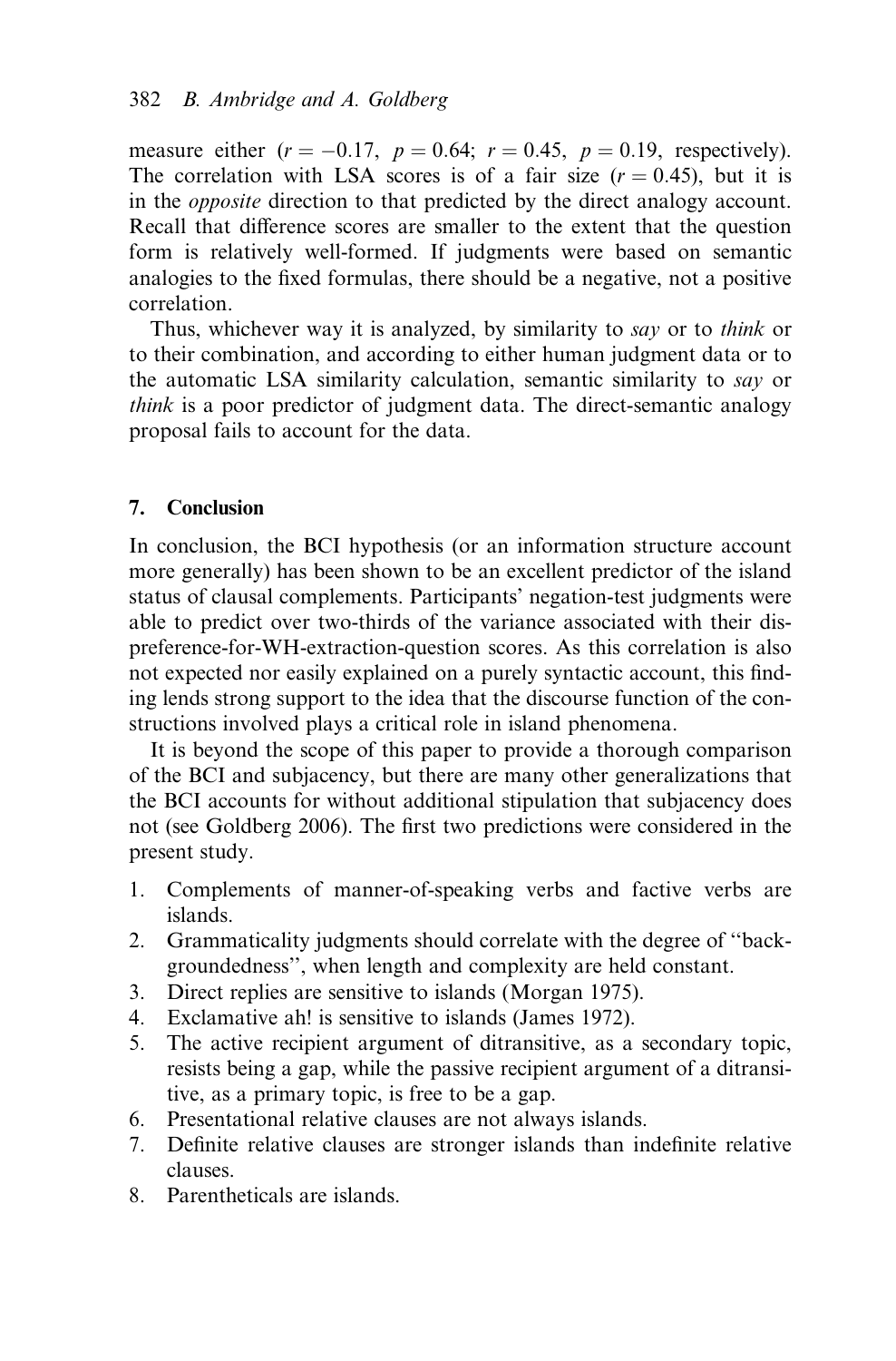There is ample evidence that general processing constraints play a role in island violations (and their amelioration) (cf. e.g., Ellefson and Christiansen 2000; Gibson 1998; Kluender and Kutas 1993). In particular, several factors including length, definiteness, complexity, and interference effects (involving similar referents between filler and gap) have been shown to play a role. As the present experiment controls for these factors, we can see that information structure constraints play an independent role in addition to effects of processing.

Judgments on filler-gap constructions involving the complement clause of the main verb *think* (and *say*) were judged to be significantly more acceptable than those involving most other main verbs, as Dabrowska (2004, this issue) has also found. The BCI hypothesis actually predicts that these verbs should be preferred on semantic grounds—the acceptability judgments correlate well with the negation test scores—so other data are needed to confirm that a fixed formula is stored (but, again, we take the idea that such formulas are stored to be quite plausible).

On the other hand, the possibility that all filler-gap expressions involving complement clauses are judged by direct analogy to the formulaic expression with *think* or say was not supported by the data. Neither the human similarity judgment scores nor the automated LSA similarity measure correlated with the acceptability data. This finding argues against a strong version of item-based grammar in which acceptability judgments are necessarily determined by one-shot analogies to well-learned formulaic patterns.

In general, we must be careful when appealing to frequency in the input data as an explanation for linguistic generalizations. The explanation may be question-begging unless an account is offered as to why there should be cross-linguistic generalizations about the nature of the input, as there are, at least to some extent, in the case of island constraints. We must ask, why is the input the way it is? An account that appeals to information structure provides an answer to this question: speakers avoid combining constructions that would place conflicting constraints on a constituent, such as requiring it to be at once backgrounded and discourse-prominent.

At the same time, certain cross-linguistic differences do exist. As noted above (n. 4), Russian allows gaps only in main clauses, whereas Italian appears to allow long distance dependencies somewhat more freely than English. Insofar as backgroundedness is a matter of degree, languages appear to select different cut-off points in how backgrounded a constituent may be while containing a gap (cf. Erteschik-Shir 1973; Fodor 1991 for similar suggestions). Languages differ as to the location of the cutoff point, but all languages seem to prefer extraction out of nonbackgrounded constituents.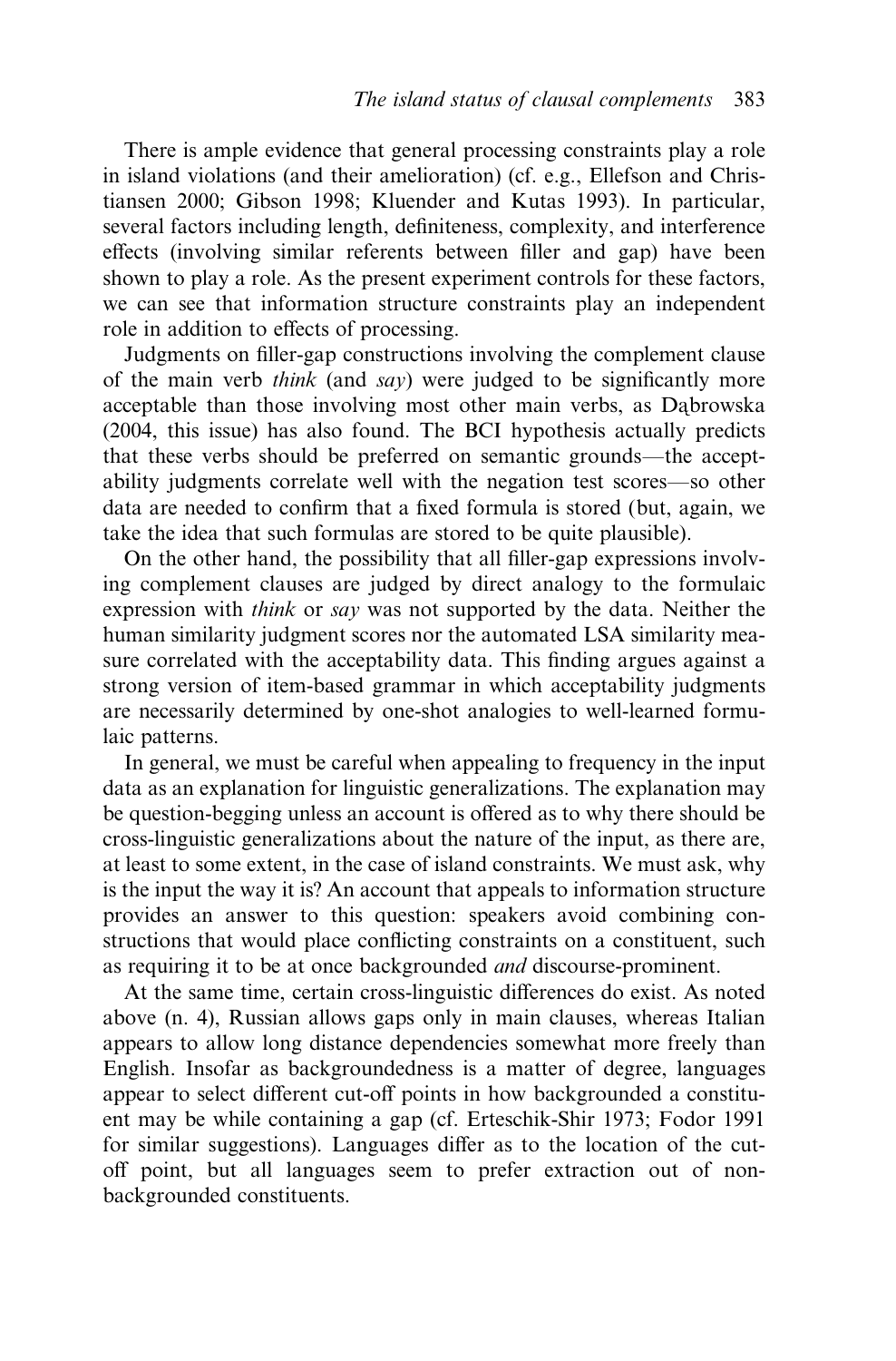### 384 B. Ambridge and A. Goldberg

One further intriguing piece of evidence that suggests that conventionality (item-based learning) plays a role in addition to the information structure generalization comes from the fact that there are some crosslinguistic differences in which verbs within the class of bridge verbs are most likely to allow extraction from their complement clause. According to Cichocki (1983), the Polish verb *mówić* ("say") allows extraction from its finite complement clause while other verbs, including  $m$  vslec<sup> $\zeta$ </sup> ("think"), do not.<sup>12</sup> At the same time, there are certain intriguing differences in how Polish *myslec*<sup>'</sup> and English *think* are used that deserve further exploration.<sup>13</sup> In any case, say, like think, is a light verb which allows its complement clause to be foregrounded (as evidenced by the present negation test scores). Thus, while the relative difference between Polish's "think" and ''say'' is not necessarily predicted by the BCI account, the following more general prediction is made: we do not expect to find any language in which a factive verb or a manner-of-speaking verb is more likely to allow extraction from its complement clause than a light verb of thinking or saying.

There is a vast and growing amount of evidence that speakers are aware of detailed statistical patterns in the input. We in no way wish to deny this. Certainly, speakers' inventories of constructions are learned by generalizing over instances, and the generalizations are often statistical in nature. The effects of statistics in the input are also clearly relevant to language processing (cf. e.g., other papers in this issue).

Nie myślę że (on) zjadł tego hamburgera. Not think-1sg that he eat-3sg-past this/the hamburger 'I don't think he ate the hamburger'

<sup>12.</sup> We thank Ewa Da˛browska and Blazej Galkowski for confirming the preference for extraction with Polish say over think, although Dabrowska notes that even extraction out of say complements is not fully grammatical in Polish (p.c. 20 March 2007 and 2 May 2007, respectively).

<sup>13.</sup> Galkowski (p.c. 2 May 2007) observes that Polish  $mys'le\acute{c}$  cannot be used as a hedge to assert the content of the subordinate clause the way English *think* can be, when there is main clause negation. He suggests that a more elaborate context in which the thought processes of the subject argument are at issue is required for the following type of example.

For example, Galkowski offers the following context: "[My grandpa with Alzheimer's can't be trusted to eat the food I leave for him. So when I see the plate is empty, I don't think he ate the hamburger. I'd rather look for it under his bed.] So the emphasis is on thinking''—BG (p.c. 2 May 2007). Insofar as the focus is on the main verb think and not the complement clause, the information structure account would predict that extraction from the complement clause should be dispreferred, as it is.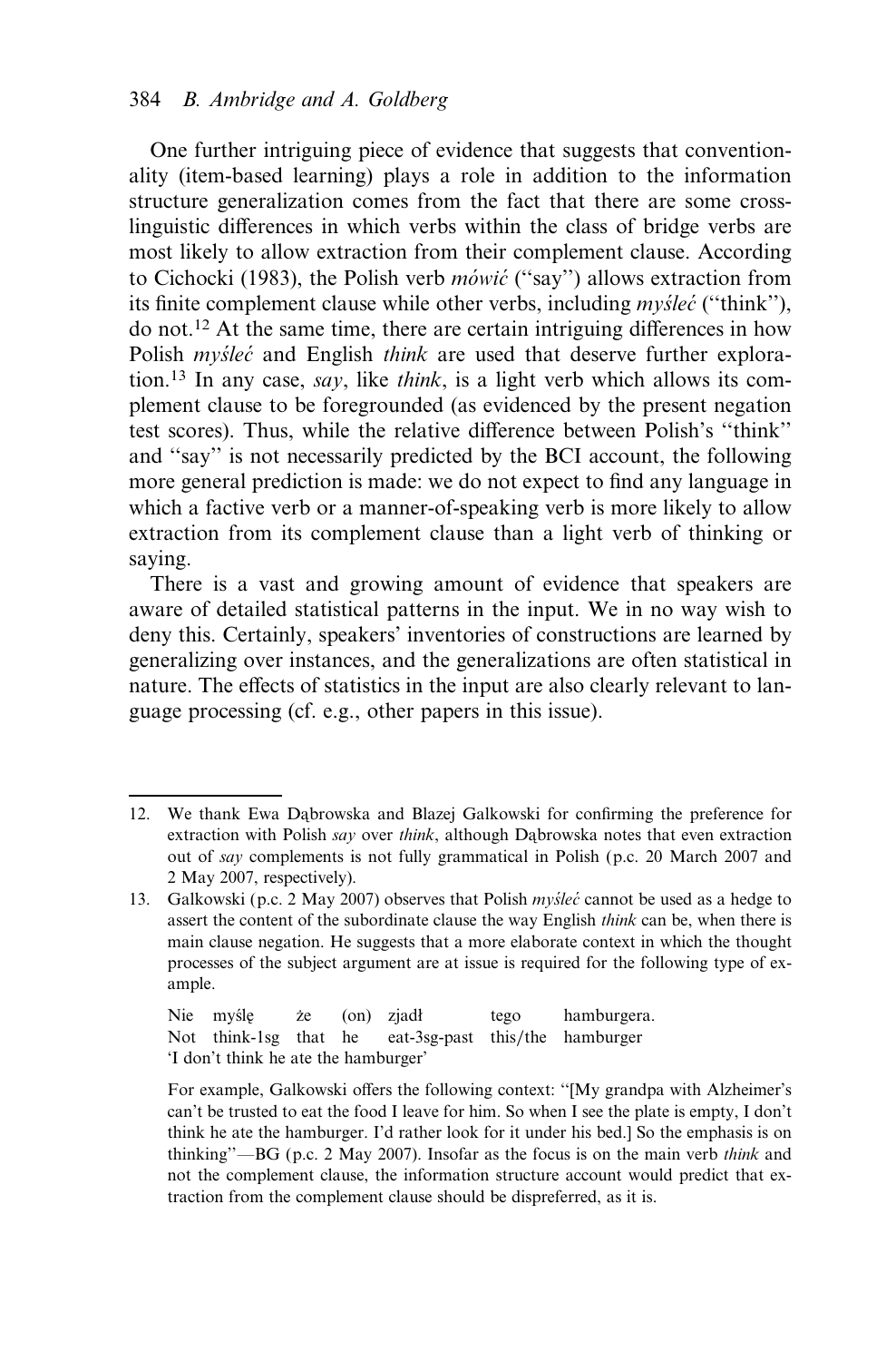Yet constructions are combined to form actual expressions, and it seems unlikely that every possible combination of constructions is somehow stored in advance. The present studies undermine the position that the felicity of combination is always determined by semantic comparison with a relatively concrete, fixed formula. They also undermine any purely structural account such as subjacency. Rather, the current findings support a view of grammar in which speakers determine which constructions can be combined, at least in part, on the basis of the information structure properties of the constructions involved.

| Received 21 May 2007               | University of Liverpool, UK |
|------------------------------------|-----------------------------|
| Revision received 21 December 2007 | Princeton University, USA   |

### Appendix

Table A1 shows, for each verb (class), mean ratings of grammatical acceptability (and corresponding standard deviations) for questions and declarative sentences, difference scores, negation-test scores, and human/ latent semantic analysis similarity-to-think scores).

| Verb<br>(class)       |      | Difference<br>Declarative<br><i><u><b>Ouestion</b></u></i><br>Score |      | <b>Negation</b><br>test score |           | Judged<br>similarity<br>to<br>think-say | <b>LSA</b><br>similarity<br>to<br>think-say |      |               |               |
|-----------------------|------|---------------------------------------------------------------------|------|-------------------------------|-----------|-----------------------------------------|---------------------------------------------|------|---------------|---------------|
|                       | Mean | SD                                                                  | Mean | SD                            | Mean      | SD                                      | Mean                                        | SD.  |               |               |
| Realize               | 2.17 | 1.75                                                                | 4.13 | 1.76                          | 6.30      | 1.14                                    | 1.54                                        | 1.12 | $4.58 - 3.00$ | $0.49 - 0.41$ |
| Remember              | 1.76 | 2.25                                                                | 4.27 | 1.94                          | 6.03      | 1.36                                    | 2.20                                        | 1.74 | $2.67 - 2.42$ | $0.55 - 0.50$ |
| Notice                | 1.72 | 1.70                                                                | 4.45 | 1.77                          | 6.17      | 1.40                                    | 2.18                                        | 1.72 | $3.08 - 2.25$ | $0.38 - 0.30$ |
| Know                  | 2.61 | 1.85                                                                | 3.82 | 1.84                          | 6.42      | 1.28                                    | 1.68                                        | 1.27 | $4.50 - 3.42$ | $0.70 - 0.63$ |
| Whisper               | 1.92 | 1.96                                                                | 3.99 | 1.81                          | 5.90      | 1.57                                    | 2.63                                        | 1.55 | 1.58–4.75     | $0.28 - 0.33$ |
| Stammer               | 1.30 | 2.19                                                                | 3.41 | 1.75                          | 4.70      | 1.82                                    | 2.75                                        | 1.69 | $1.50 - 4.75$ | $0.15 - 0.27$ |
| Mumble                | 1.79 | 2.10                                                                | 3.96 | 1.78                          | 5.75      | 1.48                                    | 2.69                                        | 1.65 | $1.42 - 4.67$ | $0.11 - 0.20$ |
| Mutter                | 1.96 | 2.05                                                                | 3.90 | 1.97                          | 5.86      | 1.53                                    | 2.93                                        | 1.61 | $1.83 - 3.92$ | $0.14 - 0.25$ |
| Say                   | 0.89 | 2.06                                                                | 5.04 | 2.00                          | 5.93      | 1.66                                    | 2.90                                        | 1.48 | $2.08-N/A$    | $0.62-N/A$    |
| Decide                | 1.07 | 1.85                                                                | 4.73 | 1.82                          | 5.80      | 1.59                                    | 3.11                                        | 1.59 | $4.33 - 2.42$ | $0.34 - 0.28$ |
| Think                 | 0.62 | 1.64                                                                | 5.28 | 1.64                          | 5.90      | 1.71                                    | 3.94                                        | 1.80 | $N/A - 3.42$  | $N/A - 0.62$  |
| <b>Believe</b>        | 1.28 | 1.95                                                                | 4.86 | 1.78                          | 6.14      | 1.40                                    | 3.44                                        | 2.01 | $5.83 - 2.33$ | $0.52 - 0.51$ |
| Factives              | 2.06 | 1.33                                                                | 4.17 | 1.43                          | 6.23      | 1.05                                    | 1.90                                        | 1.07 |               |               |
| Manner of<br>speaking | 1.74 | 1.25                                                                | 3.81 | 1.30                          | 5.55      | 1.20                                    | 2.75                                        | 1.26 |               |               |
| Bridge                | 0.96 | 1.13                                                                | 4.98 |                               | 1.42 5.94 | 1.21                                    | 3.35                                        | 1.21 |               |               |

Table A1. Raw data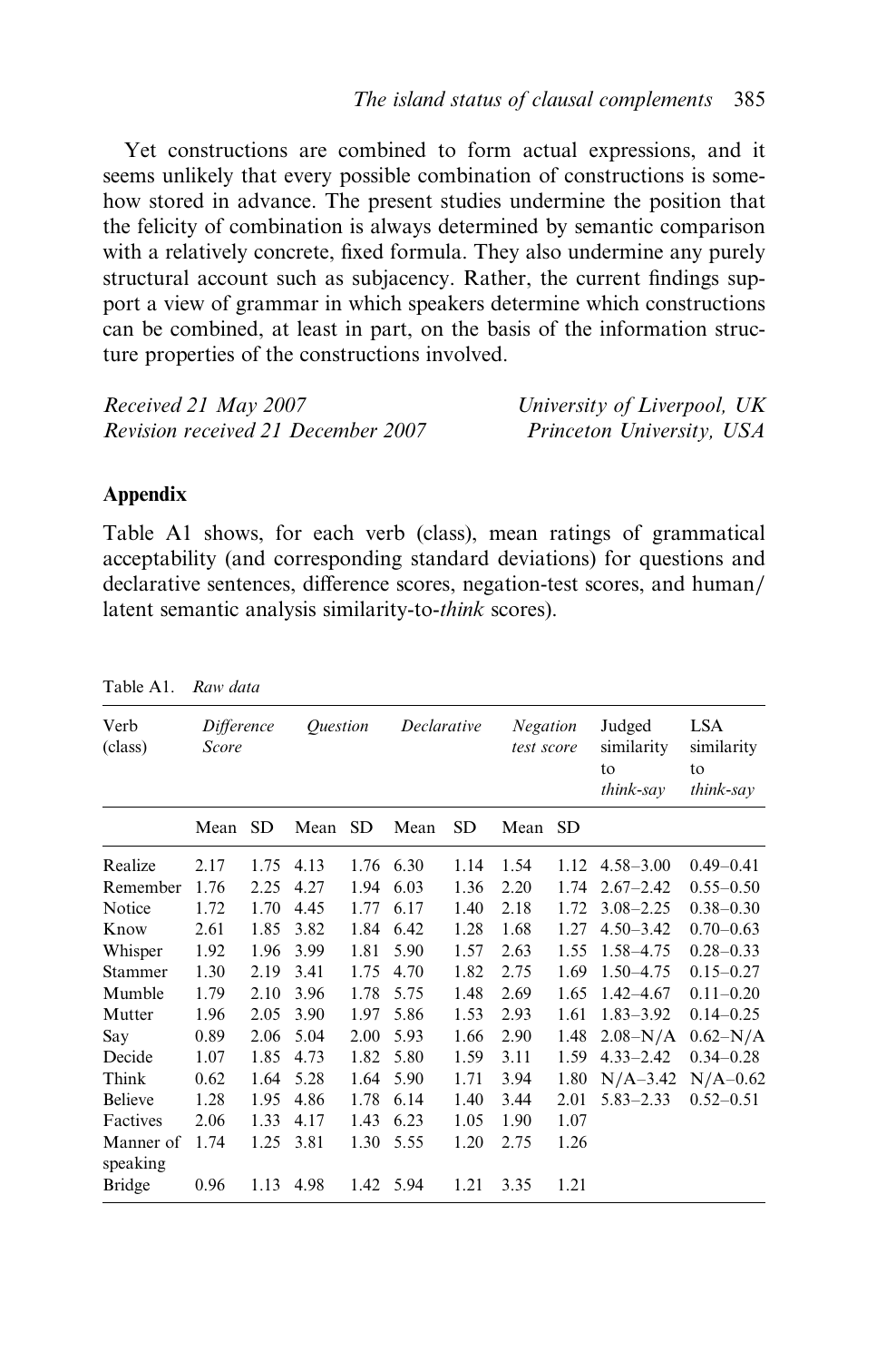## References

|                     | Ambridge, Ben and Goldberg, Adele E.                                                                                                                                                                                                                                |
|---------------------|---------------------------------------------------------------------------------------------------------------------------------------------------------------------------------------------------------------------------------------------------------------------|
| forthe.             | Is whether a complementizer or a WH-word?                                                                                                                                                                                                                           |
|                     | Ambridge, Ben, Caroline F. Rowland, Anna L. Theakston, and Michael Tomasello                                                                                                                                                                                        |
| 2006                | Comparing different accounts of inversion errors in children's non-subject<br>wh-questions: 'What experimental data can tell us?' Journal of Child Lan-<br>guage 33(3), 519-557.                                                                                    |
|                     | Ambridge, Ben, Caroline F. Rowland, and Julian Pine                                                                                                                                                                                                                 |
| 2008a               | Is Structure Dependence an innate constraint? New experimental evidence<br>from children's complex-question production. Cognitive Science 32(1), 222-<br>255.                                                                                                       |
|                     | Ambridge, Ben, Pine, Julian M., Rowland, Carolyn F., and Chris R. Young                                                                                                                                                                                             |
| 2008b               | The effect of verb semantic class and verb frequency (entrenchment) on<br>children's and adults' graded judgments of argument-structure overgenerali-<br>zation errors. Cognition 106(1), 87-129.                                                                   |
| Baltin, Mark R.     |                                                                                                                                                                                                                                                                     |
| 1982                | A landing site for movement rules. <i>Linguistic Inquiry</i> 13, 1–38.                                                                                                                                                                                              |
|                     | Bates, Elizabeth and Judith Goodman                                                                                                                                                                                                                                 |
| 1997                | On the inseparability of grammar and lexicon: evidence from acquisition,<br>aphasia and real-time processing. Language and Cognitive Processing 12,<br>$507 - 84.$                                                                                                  |
| Bybee, Joan L.      |                                                                                                                                                                                                                                                                     |
| 1985                | <i>Morphology</i> . John Benjamins.                                                                                                                                                                                                                                 |
| Bybee, Joan L.      |                                                                                                                                                                                                                                                                     |
| 1995                | Regular morphology and the lexicon. <i>Language and Cognitive Processes</i> 10,<br>$425 - 55$ .                                                                                                                                                                     |
| Bybee, Joan L.      |                                                                                                                                                                                                                                                                     |
| 2007                | Review of Goldberg's Constructions at Work: the nature of generalization in<br>language. Journal of Child Language.                                                                                                                                                 |
| Chomsky, Noam       |                                                                                                                                                                                                                                                                     |
| 1973                | 'Conditions on Transformations', in S. R. Anderson and P. Kiparsky (eds)<br>A Festschrift for Morris Halle, New York: Holt, Rinehart and Winston.                                                                                                                   |
| Cichocki, Wladyslaw |                                                                                                                                                                                                                                                                     |
| 1983                | Multiple Wh-questions in Polish: a two-comp analysis. Toronto working pa-<br>pers in linguistics 4, 53-71.                                                                                                                                                          |
| Dabrowska, Ewa      |                                                                                                                                                                                                                                                                     |
| 2004                | Language, Mind and Brain. Georgetown: Georgetown University Press.                                                                                                                                                                                                  |
| Deane, Paul         |                                                                                                                                                                                                                                                                     |
| 1991                | Limits to attention: A cognitive theory of island phenomena. Cognitive Lin-<br>guistics $2, 1-63$ .                                                                                                                                                                 |
|                     | Deerwester, Scott, Susan T. Dumais, George W. Furnas, Thomas K. Landauer, and                                                                                                                                                                                       |
| Richard Harsham     |                                                                                                                                                                                                                                                                     |
| 1990                | Indexing by latent semantic analysis. Journal of the American Society for In-<br>formation Science 41, 391-407.                                                                                                                                                     |
|                     | Ellefson, Michelle R. and Morten Christiansen.                                                                                                                                                                                                                      |
| 2000                | Subjacency Constraints without Universal Grammar: Evidence from Artifi-<br>cial Language Learning and Connectionist Modeling. Proceedings of the<br>22nd Annual conference of the Cognitive Science Society. Mahwah, NJ: Law-<br>rence Erlbaum Associates, 645–650. |
|                     |                                                                                                                                                                                                                                                                     |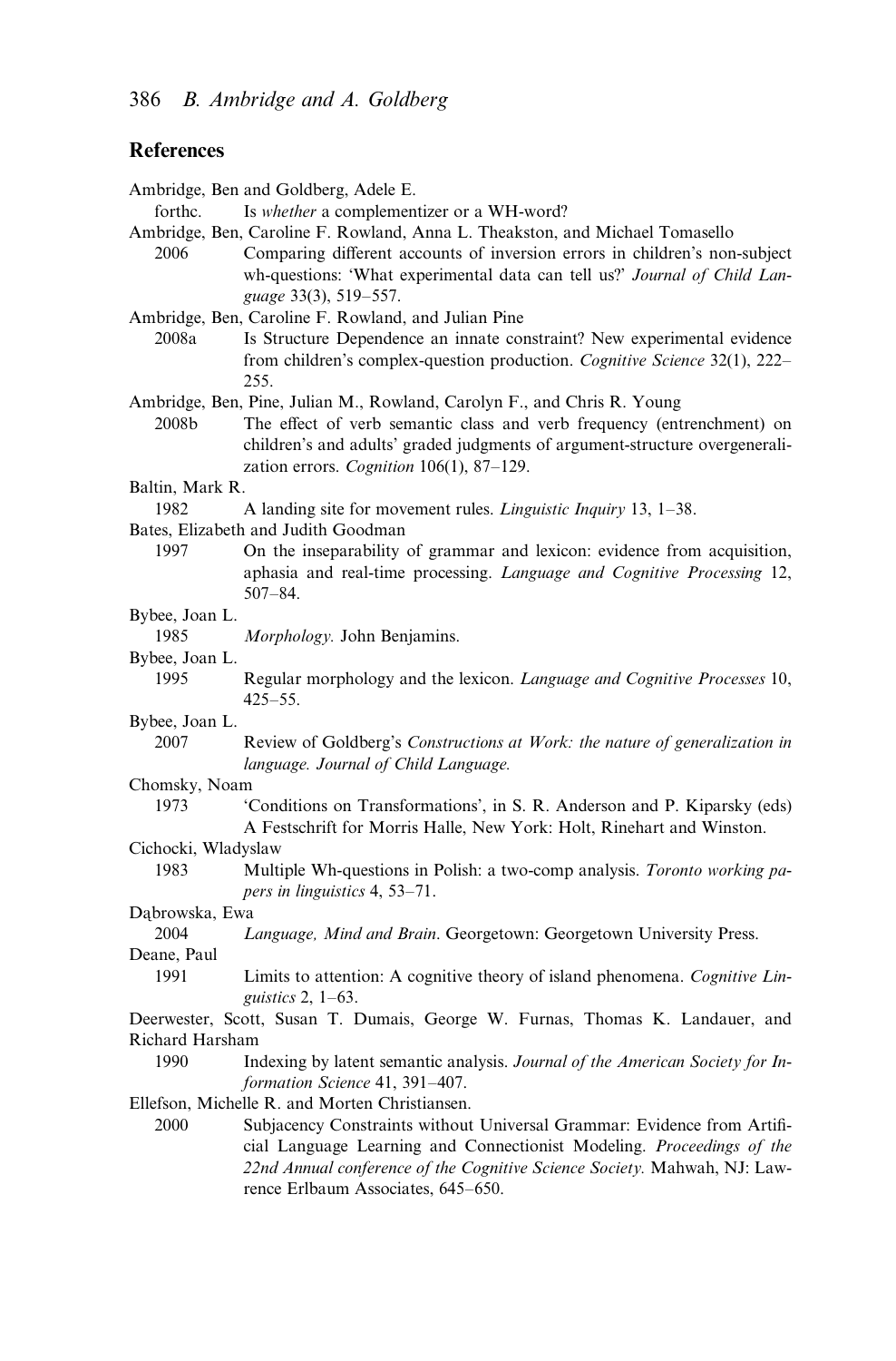| Erteschik-Shir Nomi  |                                                                                                                                                                                   |
|----------------------|-----------------------------------------------------------------------------------------------------------------------------------------------------------------------------------|
| 1973                 | On the nature of island constraints. Indiana University Linguistics Club.                                                                                                         |
| Erteschik-Shir, Nomi |                                                                                                                                                                                   |
| 1979                 | Discourse contraints on dative movement. in S. Laberge and G. Sankoff<br>(eds.) Syntax and Semantics: Vol 12: Speech Acts. New York: Academic<br>Press, 441-467.                  |
| Erteschik-Shir, Nomi |                                                                                                                                                                                   |
| 1998                 | The dynamics of focus structure. Cambridge: Cambridge University Press.                                                                                                           |
|                      | Erteschik-Shir, Nomi and Shalom Lappin                                                                                                                                            |
| 1979                 | Dominance and the functional explanation of island phenomena. Theoreti-<br>cal Linguistics $6, 41-85$ .                                                                           |
| Featherston, Sam     |                                                                                                                                                                                   |
| 2005                 | Magnitude estimation and what it can do for your syntax: some wh-<br>constraints in German. Lingua 115, 1525-1550.                                                                |
| Fodor, Janet D.      |                                                                                                                                                                                   |
| 1991                 | Sentence processing and the mental grammar. In P. Sells, S. M. Shieber, and<br>T. Wasow (Eds.), Foundational Issues in Natural Language. Cambridge,<br>MA: MIT Press.             |
|                      | Freidin, Robert and Carlos Quicoli                                                                                                                                                |
| 1989                 | Zero-stimulation for parameter setting. Behavioral and Brain Sciences 12,<br>$338 - 39.$                                                                                          |
| Gibson, Edward       |                                                                                                                                                                                   |
| 1998                 | Linguistic complexity: locality of syntactic dependencies. Cognition 68, 1–76.                                                                                                    |
| Goldberg, Adele E.   |                                                                                                                                                                                   |
| 2006                 | Constructions at work: The nature of generalization in language. Oxford:<br>Oxford University Press.                                                                              |
| Haspelmath, Martin   |                                                                                                                                                                                   |
| 1989                 | From purposive to infinitive- a univeral path of grammaticalization. <i>Folia</i><br>Linguistica Historica 1-2, 287-310.                                                          |
|                      | Jacoby, Larry L., Charlotte M. Kelley, and Jane Dywan                                                                                                                             |
| 1989                 | Memory attributions. Varieties of memory and consciousness: essays in hon-<br>our of ednel tulving, ed. by H. L. Roediger and F. I. M. Craik, Hillsdale,<br>NJ: Erlbaum, 391-422. |
| James, Deborah       |                                                                                                                                                                                   |
| 1972                 | Some aspects of the syntax and semantics of interjections. Paper presented at<br>the 8th Regional Meeting of the Chicago Linguistic Society, Chicago.                             |
| Keller, Frank        |                                                                                                                                                                                   |
| 2000                 | Gradience in grammar: experimental and computational aspects of degrees<br>of grammaticality. Unpublished PhD Thesis, University of Edinburgh.                                    |
|                      | Kempen, Gerard, and Karin Harbusch                                                                                                                                                |
| 2003                 | An artificial opposition between grammaticality and frequency: Comment<br>on Bornkessel, Schlesewsky and Friederici (2002). Cognition 90, 205-210.                                |
|                      | Kempen, Gerard, and Karin Harbusch                                                                                                                                                |
| 2004                 | The relationship between grammaticality ratings and corpus frequencies: A                                                                                                         |
|                      | case study into word order variability in the midfield of German clauses. In<br>S. Kepser and M. Reis (eds.), Linguistic Evidence: Empirical, Theoretical,                        |
|                      | and Computational Perspectives. Berlin: Mouton de Gruyter.                                                                                                                        |
| 1971                 | Kiparsky, Paul and Carol Kiparsky<br>Fact. Progress in Linguistics, M. Bierwisch and K. Heidolph (eds.). The<br>Hague: Mouton.                                                    |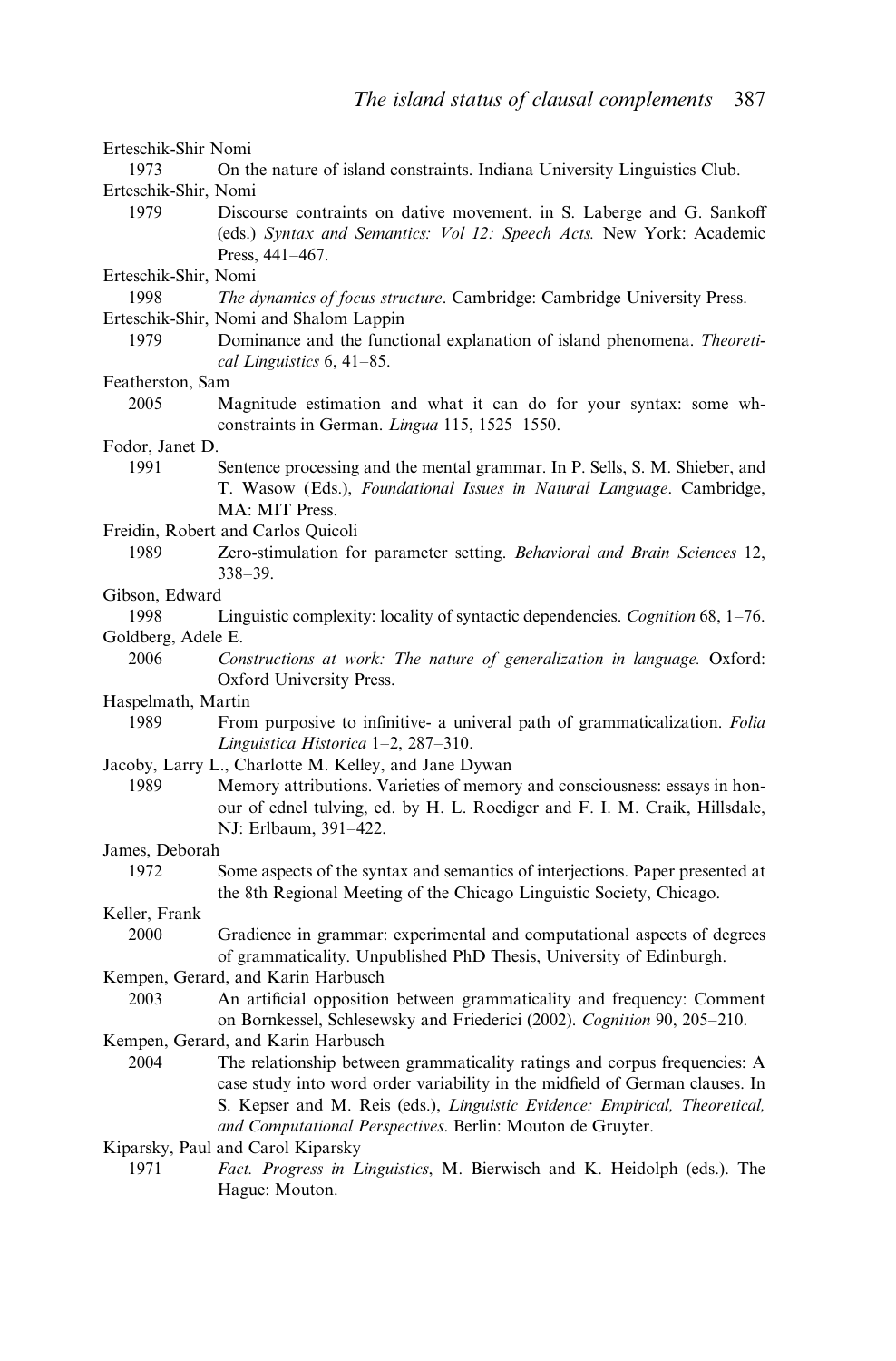|                        | Kluender, Robert and Marta Kutas                                                                                                                            |
|------------------------|-------------------------------------------------------------------------------------------------------------------------------------------------------------|
| 1993                   | Subjacency as a Processing Phenomenon. Language and Cognitive Processes<br>8, 573–633.                                                                      |
| Lakoff, Robin          |                                                                                                                                                             |
| 1969                   | A syntactic argument for negative transportation. Proceedings of the Chi-<br>cago Linguistic Society 15, 140–49.                                            |
| Lambrecht, Knud        |                                                                                                                                                             |
| 1994                   | Information Structure and Sentence Form. Cambridge: Cambridge Univer-<br>sity Press.                                                                        |
| Langacker, Ronald W.   |                                                                                                                                                             |
| 1988                   | A usage-based model. In B. Rudzka-Ostyn (Ed.), Topics in Cognitive Lin-<br>guistics. Amsterdam: Benjamins, 127-161.                                         |
|                        | Lorch, Richard F. J., and Jerome L. Myers                                                                                                                   |
| 1990                   | Regression analyses of repeated measures data in cognitive research. Journal of<br>Experimental Psychology: Learning, Memory and Cognition, 16(1), 149–157. |
| Morgan, Jerry L.       |                                                                                                                                                             |
| 1975                   | Some interactions of syntax and pragmatics. In P. Cole and J. L. Morgan<br>(eds.), Syntax and Semantics, Vol. 3: Speech Acts. New York: Academic Press.     |
| Murphy, Gregory L.     |                                                                                                                                                             |
| 2004                   | The Big Book of Concepts. Cambridge, MA: MIT Press.                                                                                                         |
| Newmeyer, Frederick J. |                                                                                                                                                             |
| 1991                   | Functional explanation in linguistics and the origins of language. Language<br>and Communication $11(1-2)$ , 3-28.                                          |
|                        | Pinker, Steven, and Paul Bloom                                                                                                                              |
| 1990                   | Natural language and natural selection. Behavioral and Brain Sciences 13(4),<br>$707 - 784.$                                                                |
| Poulsen, Mads.         |                                                                                                                                                             |
| 2006                   | The time course of extraction constraints in Dutch, manuscript.                                                                                             |
| Rizzi, Luigi.          |                                                                                                                                                             |
| 1982                   | Issues in Italian Syntax. Dordrecht: Foris.                                                                                                                 |
| Ross, John R.          |                                                                                                                                                             |
| 1967                   | Constraints on variables in syntax, MIT. Published as <i>Infinite Syntax!</i> . 1986.<br>Norwood, NJ: Ablex Publishing Corporation: Ph.D.                   |
|                        | Sag, Ivan A. and Janet D. Fodor                                                                                                                             |
| 1994                   | Extraction without Traces. WCCFL, 13.                                                                                                                       |
| Schuetze, Carson T.    |                                                                                                                                                             |
| 1996                   | The Empirical Base of Linguistics: Grammaticality Judgments and Linguistic<br>Methology. Chicago: University of Chicago Press.                              |
| Takami, Ken-ichi       |                                                                                                                                                             |
| 1989                   | Prepositional stranding: arguments against syntactic analyses and an alter-<br>native functional explanation. <i>Lingua</i> 76, 299–335.                    |
| Thompson, Sandra A.    |                                                                                                                                                             |
| 2002                   | "Object complements" and conversation towards a realistic account. Studies<br>in Language 26, 125-64.                                                       |
| Tomasello, Michael     |                                                                                                                                                             |
| 2003                   | Constructing a Language: A Usage-Based Theory of Language Acquisition.<br>Cambridge, MA: Harvard University Press.                                          |
| Van Valin, Robert      |                                                                                                                                                             |
| 1993                   | Synopsis of RRG. Advances in Role and Reference Grammar, ed. by Ro-<br>bert Van Valin: Benjamins.                                                           |